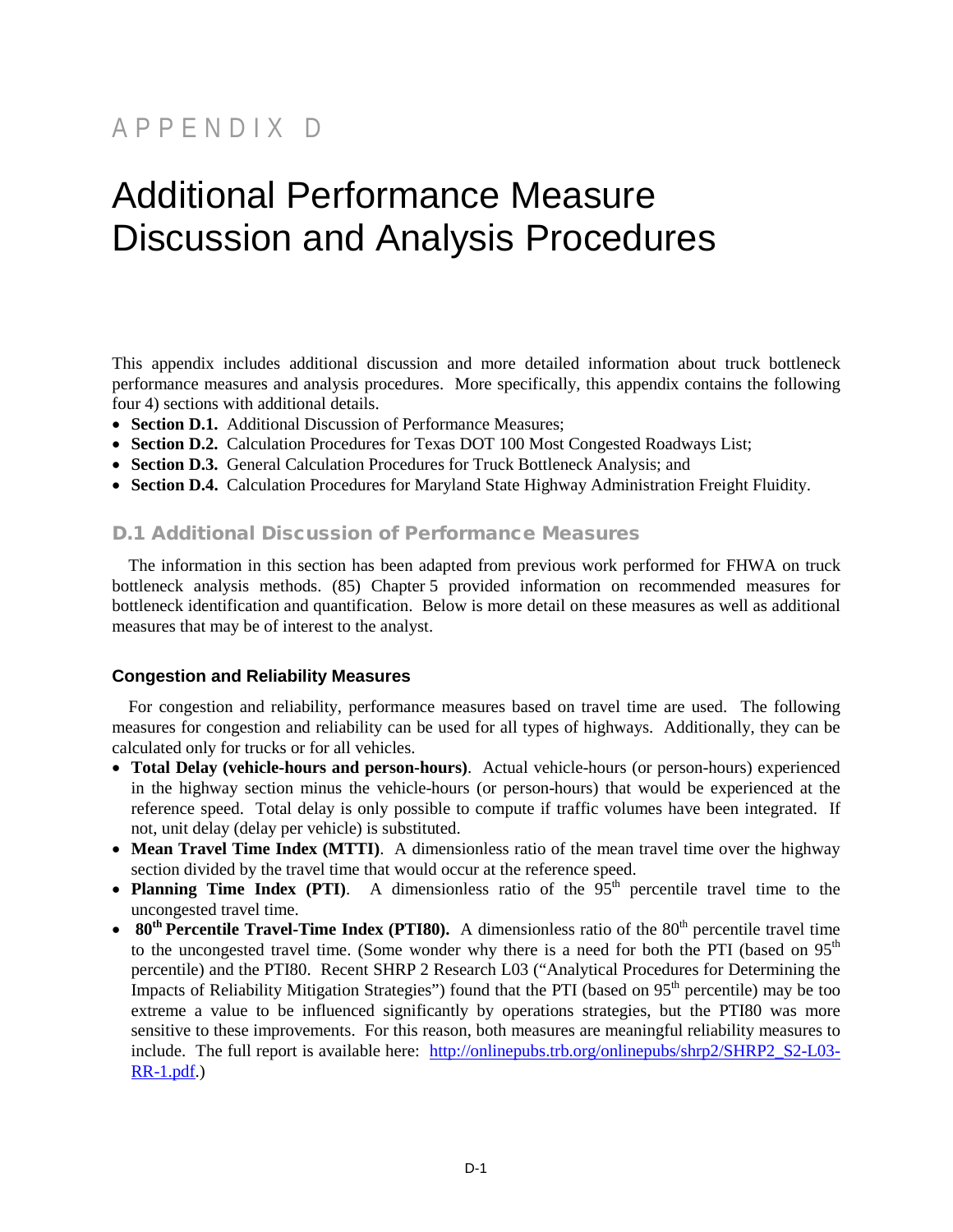#### **Second Order Performance Measures**

Second order performance measures are those that emerge as a direct result of changes in congestion and reliability. They are most commonly used to estimate impacts of bottlenecks and the benefits of improving them. Potential measures to consider are:

• **Delay Cost.** This is the monetized value of delay. It is computed separately for passenger cars and trucks using the following formulas.

> *Annual Passenger Vehicle Delay Cost = Annual Passenger Vehicle-Hours of Delay × Value of Person Time × Vehicle Occupancy Annual Commercial Cost = Annual Commercial Vehicle-Hours of Delay × Value of Commercial Time*

> Where: the annual vehicle-hours of delay is Total Delay above, broken out by passenger and commercial (trucks).

• **Reliability Cost.** In addition to the cost of typical delay, studies have shown that highway users also value reliability, or the variability in travel conditions. The valuation of reliability is not nearly as well treated in the literature as that for typical delay. Further, reliability valuation for personal travel has been studied more than for freight travel. One recent study developed a method for computing both typical and reliability portions of congestion costs by using a "travel-time equivalent approach": (83)

$$
TTI_{e(VT)} = TTI_{50} + a * (TTI_{80} - TTI_{50})
$$

Where:

 $TTI_{e(VT)}$  is the TTI equivalent on the segment, computed separately for passenger cars (personal travel) and trucks (commercial travel);

*TTI50* is the median TTI;

 $TTI_{80}$  is the  $80<sup>th</sup>$  percentile TTI (PTI80); and

*a* is the Reliability Ratio (VOR/VOT)

- $\blacksquare$  = 0.8 for passenger cars
- $= 1.1$  for trucks
- The Reliability Ratio (Value of Reliability/Value of Typical Time) of 1.1 suggests that freight interests value reliability slightly more than typical travel time. In this method, a total equivalent annual weekday delay is computed as a function of  $TTI_{e(V)}$  and a subsequent reliability cost is estimated from the difference between the total delay cost and the recurring delay cost. More details are available elsewhere. See footnote 74. The topic of reliability cost is still evolving. There is no agreed upon methodology for valuing reliability as of this writing. Users are free to incorporate the value of reliability in their analyses but should clearly document the assumptions.
- Fuel Cost is estimated using a simple formula based on fuel efficiency. Alternately, it can be calculated by estimating travel speeds, using a simple linear equation to estimate fuel economy for that speed and applying values to the difference between travel time and fuel consumption in congested versus uncongested conditions. The process is evolving, and the new EPA emissions model (MOVES) has an improved fuel economy algorithm that can be used with relatively simple datasets. The following equation may be used separately for passenger vehicles and trucks: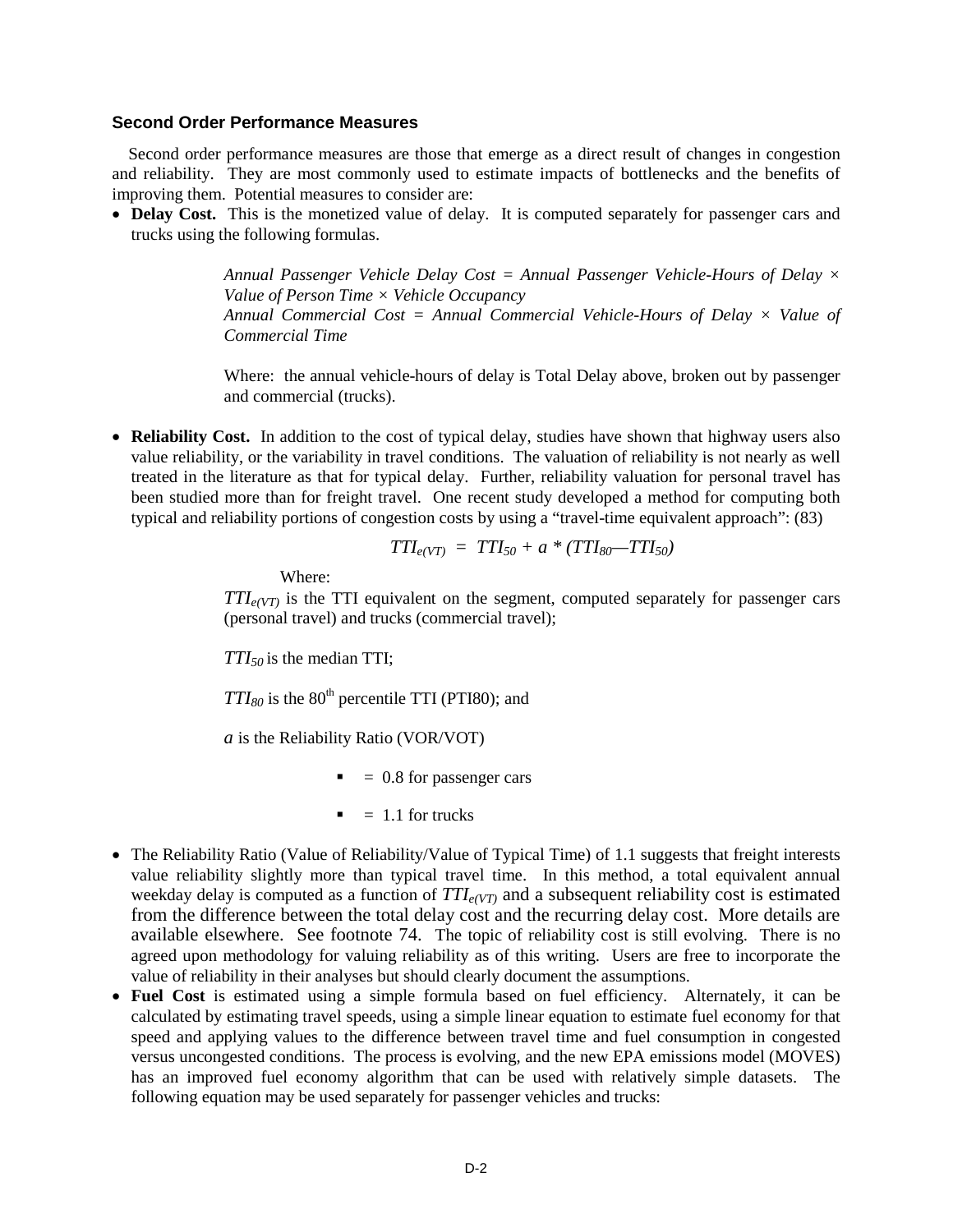*Annual Fuel Cost = Annual Vehicle-Hours of Delay × Average Speed for the Time Period Being Analyzed × Average Fuel Economy of Passenger Vehicles or Commercial Vehicles × Fuel Cost*  Where: Average fuel economy is in gallons per mile (inverse of miles per gallon).

Understanding the type of truck impacted by bottlenecks is important for value of time analysis. Small trucks are likely to carry goods of lower total value relative to larger trucks and this value of goods carried is a common input into value of delay analyses. Similarly, commodity types can also be used to infer values of goods carried and the impact of delay from bottlenecks.

## D.2 Calculation Procedures for Texas DOT 100 Most Congested Roadways List

The following are the methods used by the Texas A&M Transportation Institute to develop the 100 Most Congested Roadways list for the Texas DOT. This bottleneck analysis, which includes a ranking by truck delay, is referenced several times throughout this Guidebook. For the benefit of the interested reader, the analysis procedures and mobility performance measures are included here. The most recent rankings can be found elsewhere. (84)

## **The Congestion Measure Calculation**

The following steps were used to calculate the congestion performance measures and identify the 100 most congested road sections.

- 1. Obtain TxDOT Roadway-Highway Inventory (RHiNo) traffic volume data by road section;
- 2. Match the RHiNo road network sections with the traffic speed dataset road sections;
- 3. Estimate traffic volumes for each 15-minute time interval from the daily volume data;
- 4. Calculate average travel speed and total delay for each 15-minute interval;
- 5. Establish free-flow (i.e., low volume) travel speed;
- 6. Calculate congestion performance measures; and
- 7. Combine road segments into sections.

The mobility measures require four data inputs:

- Actual travel speed;
- Free-flow travel speed;
- Vehicle volume (total vehicle and truck); and
- Vehicle occupancy (persons per vehicle) to calculate person-hours of travel delay.

The private-sector traffic speed data provides an excellent data source for the first two inputs, actual and free-flow travel time. The top 100 congestion analysis required vehicle and person volume estimates for the delay calculations; these were obtained from TxDOT's RHiNo dataset. The geographic referencing systems are different for the speed and volume datasets, a geographic matching process was performed to assign traffic speed data to each TxDOT RHiNo road section for the purposes of calculating the 100 most congested section performance measures.

#### *Process Description*

The following sections describe the details for the seven calculation steps and the performance measures that were generated for the determination of the Texas 100 sections. In general, road sections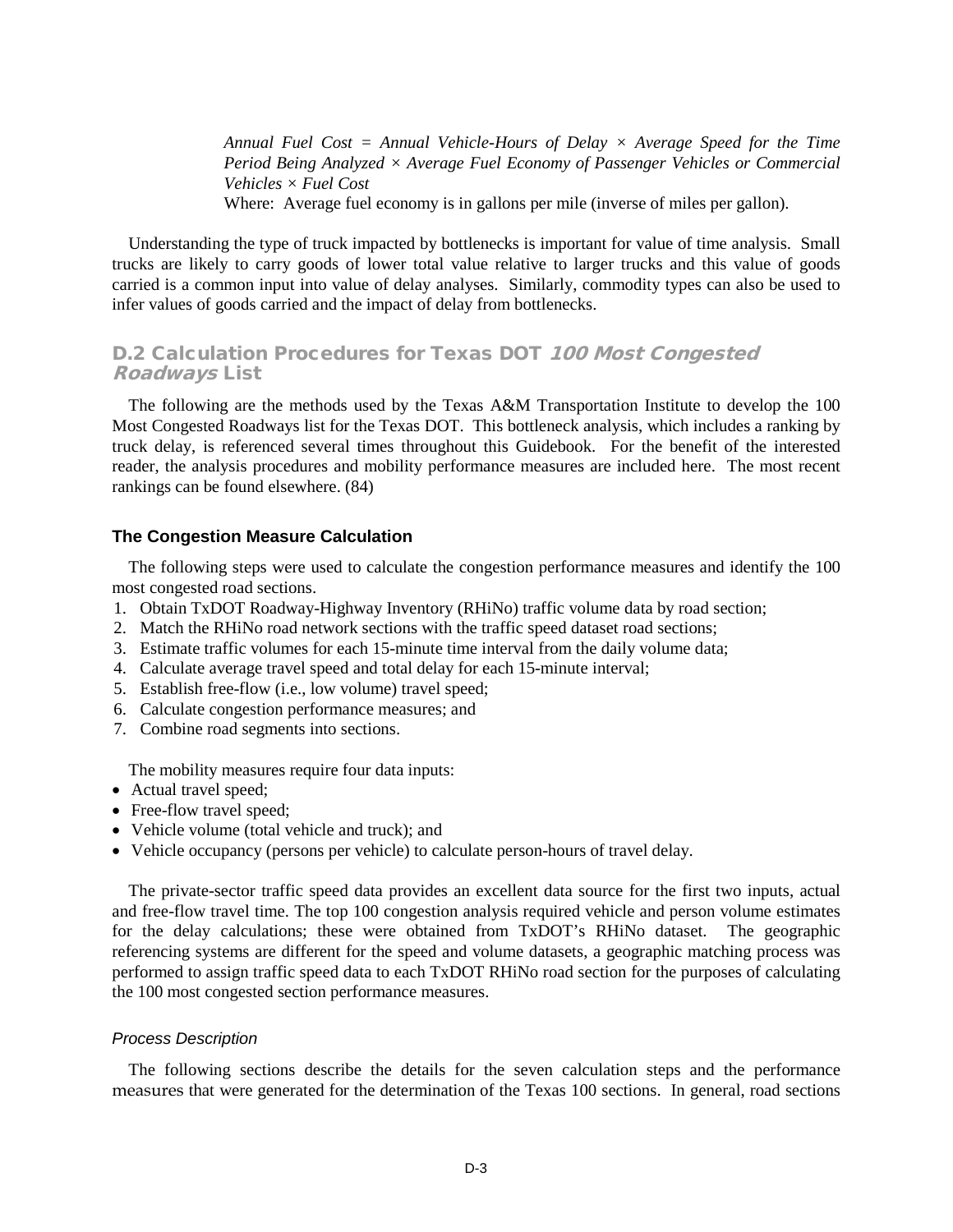were between 3 and 10 miles long. If a major road is less than 3 miles (e.g., a short section of freeway) it was also included in the list.

#### **Step 1. Identify Traffic Volume Data**

The RHiNo dataset from TxDOT provided the source for traffic volume data, although the geographic designations in the RHiNo dataset are not identical to the private-sector speed data. The daily traffic volume data must also be divided into the same time interval as the traffic speed data (15-minute intervals). While there are some detailed traffic counts on major roads, the most widespread and consistent traffic counts available are average annual daily traffic (AADT) counts. The 15-minute traffic volumes for each section, therefore, were estimated from these AADT counts using typical time-of-day traffic volume profiles developed from local continuous count locations or ITS data (see section entitled "Estimation of Time Period Traffic Volumes for 100 Most Congested Texas Road Sections" for the average hourly volume profiles used in the measure calculations.

The truck volumes were calculated in the same way by applying the truck-only 15-minute volume profiles to the truck AADTs reported in RHiNo. These 15-minute truck volumes were split into values for combination trucks and single-panel trucks using the percentages for each from RHiNo. These truckonly profiles account for the fact that trucks volumes tend to peak at very different rates and times than do the mixed-vehicle traffic.

Volume estimates for each day of the week (to match the speed database) were created from the annual average volume data using the factors in Table D-1. Automated traffic recorders from the Texas metropolitan areas were reviewed and the factors in Table D-1 are a "best-fit" average for both freeways and major streets. Creating a 15-minute volume to be used with the traffic speed values, then, is a process of multiplying the annual average by the daily factor and by the 15-minute factor.

|  |  |  |  | Table D-1. Day of Week Volume Conversion Factors |  |
|--|--|--|--|--------------------------------------------------|--|
|--|--|--|--|--------------------------------------------------|--|

| Day of Week        | <b>Adjustment Factor</b><br>(to Convert Average Annual Volume<br>into Day of Week Volume) |
|--------------------|-------------------------------------------------------------------------------------------|
| Monday to Thursday | $+5%$                                                                                     |
| Friday             | $+10%$                                                                                    |
| Saturday           | $-10%$                                                                                    |
| Sunday             | $-20%$                                                                                    |

#### **Step 2. Combine the Road Networks for Traffic Volume and Speed Data**

The second step was to combine the road networks for the traffic volume and speed data sources, such that an estimate of traffic speed and traffic volume was available for each desired roadway segment. The combination (also known as conflation) of the traffic volume and traffic speed networks was accomplished using Geographic Information Systems (GIS) tools. The TxDOT traffic volume network (RHiNo) was chosen as the base network; a set of speeds from the network used by the private-sector data provider was applied to each segment of the traffic volume network. This will also provide flexibility in later analyses. However, exceptions are possible and the segmentation was made on a case-by-case basis (multiple segments make up a section). The traffic count and speed data for each segment were then combined into section performance measures by TTI.

#### **Step 3. Estimate Traffic Volumes for Shorter Time Intervals**

The third step was to estimate passenger car and truck traffic volumes for the 15-minute time intervals. This step and the derivation of the 15-minute traffic volume percentages are described in more detail in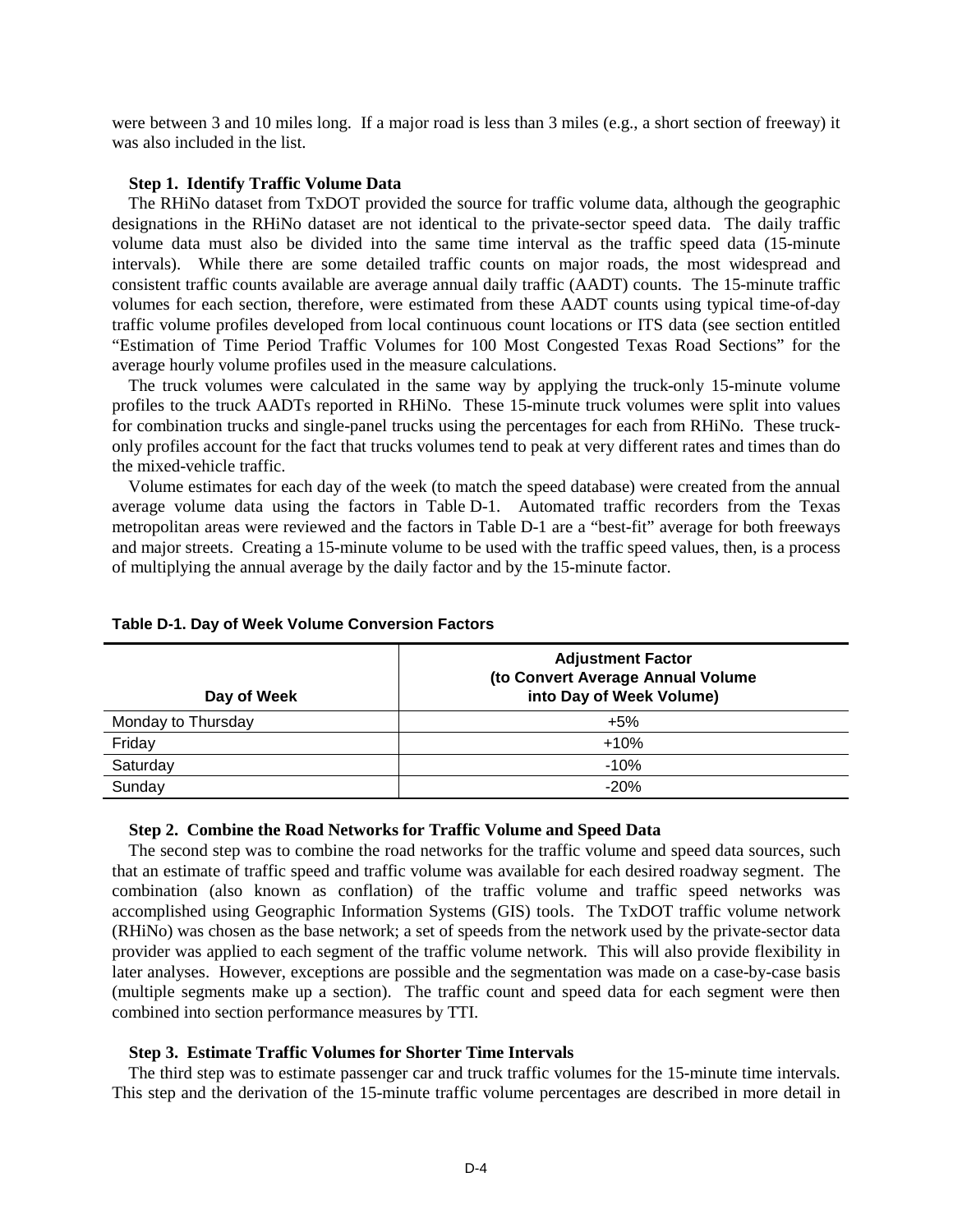the last section of Appendix D-2 ("Estimation of Time Period Traffic Volumes for 100 Most Congested Texas Road Sections"). A summary of the process includes the following tasks:

- A simple average of the 15-minute traffic speeds for the morning and evening peak periods was used to identify which of the time-of-day volume pattern curves to apply. The morning and evening congestion levels were an initial sorting factor (determined by the percentage difference between the average peak period speed and the free-flow speed).
- The most congested period was then determined by the time period with the lower speeds (morning or evening); or if both peaks have approximately the same speed, another curve was used. The traffic volume profiles developed from Texas sites and the national continuous count locations are shown in more detail in the last section of Appendix D-2 ("Estimation of Time Period Traffic Volumes for 100 Most Congested Texas Road Sections").
- Low, medium or high congestion levels The general level of congestion is determined by the amount of speed decline from the off-peak speeds. Lower congestion levels typically have higher percentages of daily traffic volume occurring in the peak, while higher congestion levels are usually associated with more volume in hours outside of the peak hours.
- Morning or evening peak; or approximately even peak speeds The speed database has values for each direction of traffic and most roadways have one peak direction. This step identifies the time periods when the lowest speed occurs and selects the appropriate volume distribution curve (the higher volume was assigned to the peak period with the lower speed). Roadways with approximately the same congested speed in the morning and evening periods have a separate volume pattern; this pattern also has relatively high volumes in the midday hours.
- Separate 15-minute traffic volumes for trucks and non-trucks were created from the 15-minute traffic volume percentages shown in the last section of Appendix D-2 ("Estimation of Time Period Traffic Volumes for 100 Most Congested Texas Road Sections").

#### **Step 4. Calculate Travel Speed and Time**

The 15-minute speed and volume data were combined to calculate the total travel time for each 15 minute time period. The 15-minute volume for each segment was multiplied by the corresponding travel time to get a quantity of vehicle-hours.

#### **Step 5. Establish Free-Flow Travel Speed and Time**

The calculation of congestion measures required establishing a congestion threshold, such that delay was accumulated for any time period once the speeds are lower than the congestion threshold. There has been considerable debate about the appropriate congestion thresholds, but for the purpose of the Texas 100 list, the data was used to identify the speed at low volume conditions (for example, 10:00 p.m. to 5:00 a.m.). This speed is relatively high, but varies according to the roadway design characteristics. An upper limit of 65 mph was placed on the freeway free-flow speed to maintain a reasonable estimate of delay and the speed limit for each section was used as an upper limit for free-flow speed on all roads.

#### **Step 6. Calculate Congestion Performance Measures**

Once the dataset of 15-minute actual speeds, free-flow travel speeds and traffic volumes was prepared, the mobility performance measures were calculated using the equations in Table D-2. For the purposes of the top 100 list, the measures were calculated in person terms.

• Total delay per mile of road – One combination of a delay measure and the "indexed" approach is to divide total section delay (in person-hours) by the road length. So the measure of "hours of delay per mile of road" indicates the level of congestion problem without the different section lengths affecting the ranking. **This is the performance measure that best identifies most congested segments.**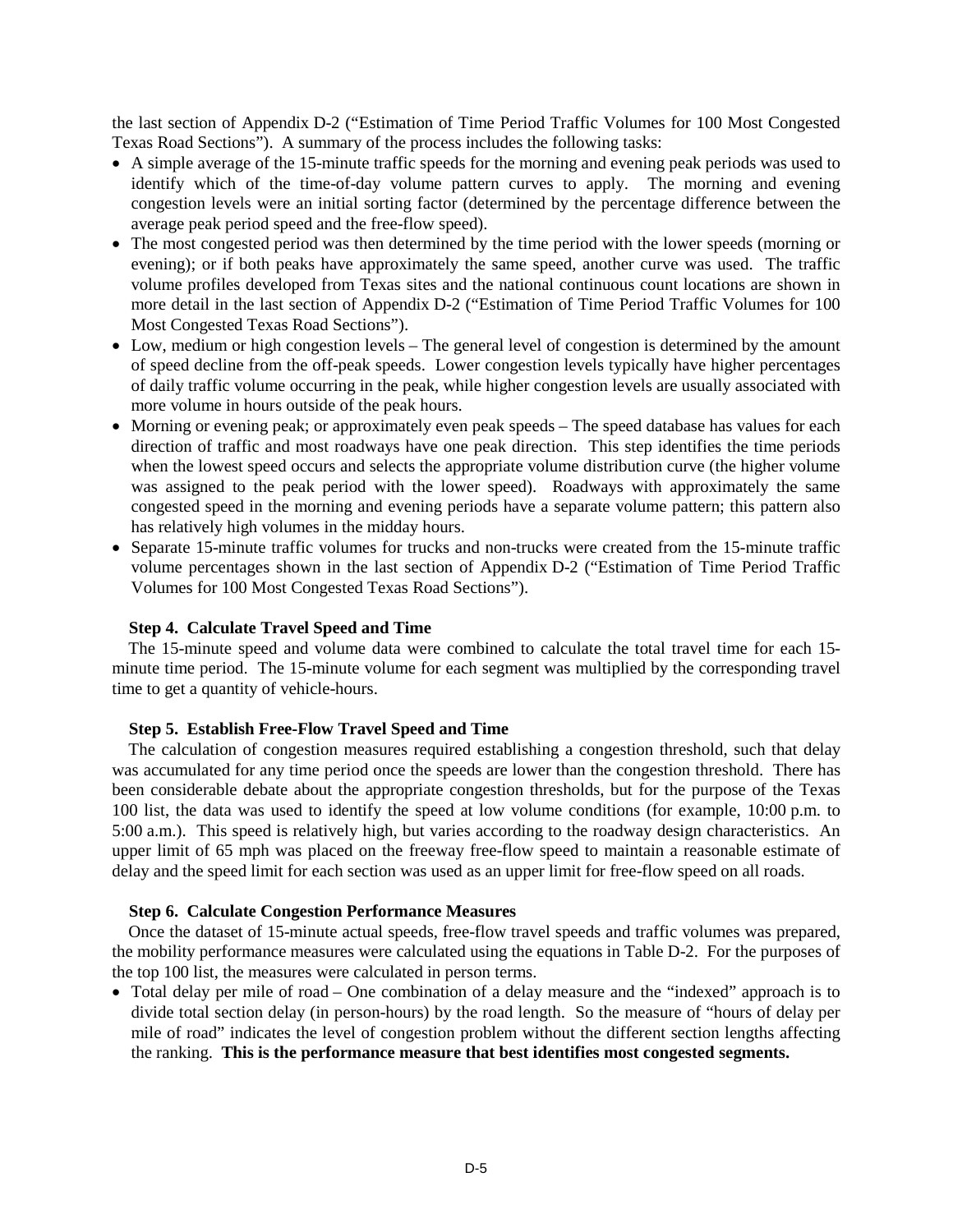- Texas Congestion Index The TCI is a unitless measure that indicates the amount of extra time for any trip. A TCI value of 1.40 indicates a 20-minute trip in the off-peak will take 28 minutes in the peak. Rider 56 specified the TCI as the performance measure for congestion.
- Total delay The best measure of the size of the congestion problem is the annual travel delay (in person-hours). This measure combines elements of the TCI (intensity of congestion on any section of road) with a magnitude element (the amount of people suffering that congestion). This combination will prioritize highly traveled sections above those that are less heavily traveled. For example, a fourlane freeway can operate at the same speed (and have the same TCI value) as a 10-lane freeway. But the higher volume on the 10-lane freeway will mean it has more delay and, thus, is a bigger problem for the region.
- Planning Time Index  $(95<sup>th</sup>)$  The PTI is a travel time reliability measure that represents the total travel time that should be planned for a trip. Computed as the 95<sup>th</sup> percentile travel time divided by the freeflow travel time, it represents the amount of time that should be planned for a trip to be late for only one day a month. A PTI of 3.00 means that for a 20-minute trip in light traffic, 60 minutes should be planned. The PTI value represents the "worst trip of the month." This measure resonates with individual commuters and truck drivers delivering goods – they need to allow more time for urgent trips.
- Total delay The best measure of the size of the congestion problem is the annual travel delay (in person-hours). This measure combines elements of the TCI (intensity of congestion on any section of road) with a magnitude element (the amount of people suffering that congestion). This combination will prioritize highly traveled sections above those that are less heavily traveled. For example, a fourlane freeway can operate at the same speed (and have the same TCI value) as a 10-lane freeway. But the higher volume on the 10-lane freeway will mean it has more delay and, thus, is a bigger problem for the region.
- Congestion Cost There are several methodologies for estimating the cost of congestion. In particular, private-sector and public-sector methodologies tend to differ. One methodology often used in the public sector includes two cost components are associated with congestion: delay cost and fuel cost. These values are directly related to the travel speed calculations. The cost of delay and fuel in the equation in Exhibit 4 are based on the procedures used in TTI's *2012 Urban Mobility Report*. In 2013, the value of time for a person-hour of time was \$17.39 and \$89.60 for a truck-hour of time. The 2013 prices for a gallon of gasoline and diesel in Texas was \$3.37 and \$3.76 respectively.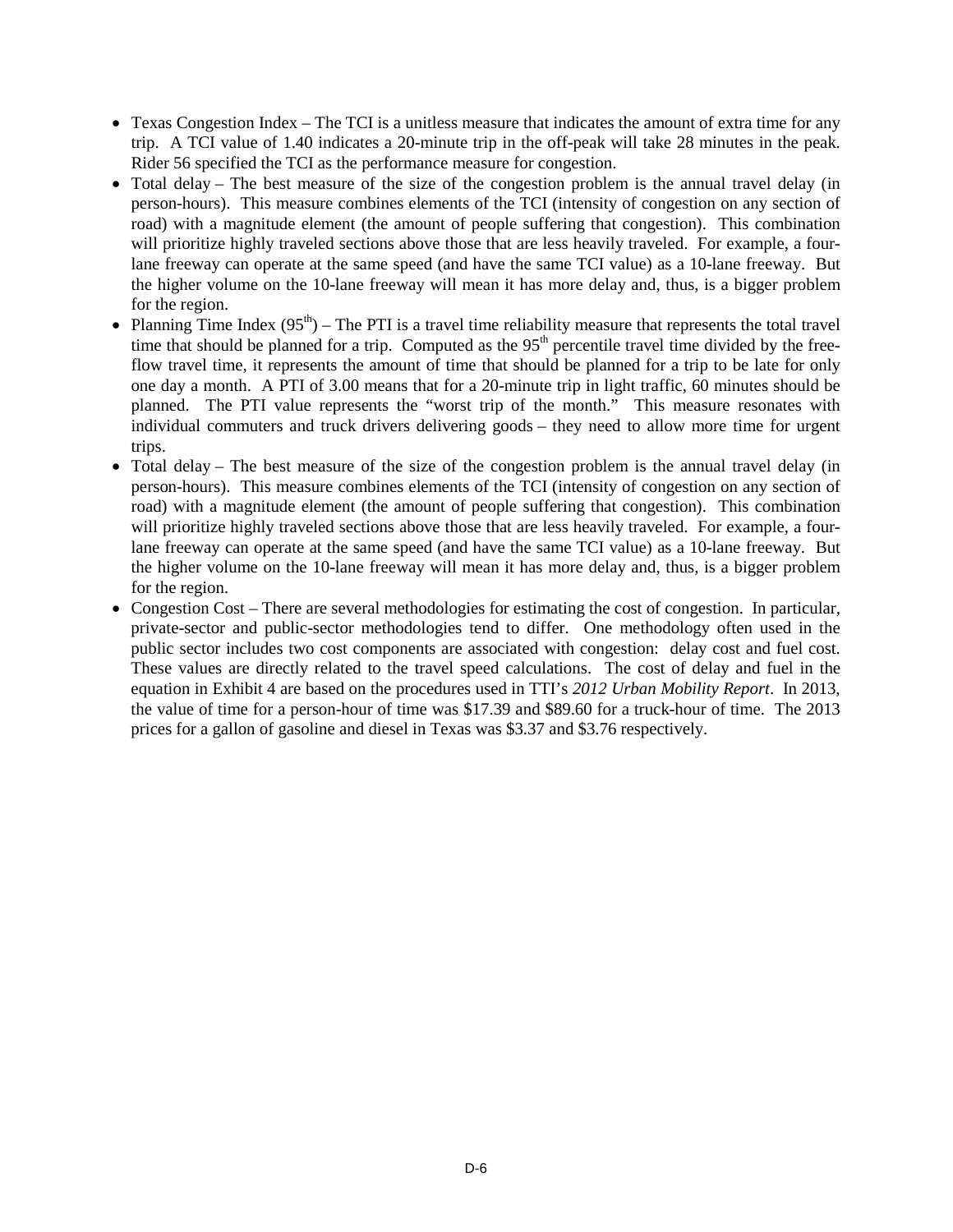#### **Table D-2. Equations for Selected Mobility Measures**

| <b>INDIVIDUAL MEASURES<sup>a</sup></b>    |                                                                                                                                                                                                                                                                                                                                           |  |  |  |
|-------------------------------------------|-------------------------------------------------------------------------------------------------------------------------------------------------------------------------------------------------------------------------------------------------------------------------------------------------------------------------------------------|--|--|--|
| Delay per<br>Mile                         | Free-Flow<br>Actual<br>Vehicle Occupancy<br>Vehile Volume $_{\times}$<br>hour<br>Travel Time - Travel Time<br>Delay per<br>$\times$<br>×<br>(vehiles)<br>60 minutes<br>(minutes)<br>(minutes)<br>Mile<br>annual hours<br>Road Miles<br>per mile                                                                                           |  |  |  |
| Texas<br>Congestion<br>Index <sup>b</sup> | Actual Travel Time<br>(minutes)<br>Texas Congestion Index $=$<br>Free-Flow Travel Time <sup>c</sup><br>(minutes)                                                                                                                                                                                                                          |  |  |  |
| Planning<br>Time Index<br>$(95^{th})^{b}$ | 95th Percentile Travel Time<br><b>Planning Time</b><br>(minutes)<br>Free-Flow Travel Time<br>Index(95th)<br>(minutes)                                                                                                                                                                                                                     |  |  |  |
|                                           | AREA MOBILITY MEASURES <sup>a</sup>                                                                                                                                                                                                                                                                                                       |  |  |  |
| <b>Total Delay</b>                        | Free-Flow<br>Actual<br>Total Segment Delay<br>Vehicle Volume Vehicle Occupancy<br>$\int$ Travel Time - Travel Time <sup>c</sup><br>$\times$<br>$=$<br>(vehicles)<br>(persons/vehicle)<br>$(person - minutes)$<br>(minutes)<br>(minutes)                                                                                                   |  |  |  |
| Congested<br>Time                         | Defined as any 15-minute period with a speed less than 75% of the arterial free-flow<br>speed or 80% of freeway free-flow speed.                                                                                                                                                                                                          |  |  |  |
| Congestion<br>Cost                        | $Congestion$ _ Annual Passenger $_{+}$ Annual Truck<br>Vehicle Cost<br>Cost<br>Cost                                                                                                                                                                                                                                                       |  |  |  |
|                                           | Value of<br>Annual Passenger Vehicle $\times$ Vehicle Occupancy<br>Hours of Delay $\times$ (person/vehicle)<br>Annual Passenger<br>$\times$ Person Time<br>Vehicle Cost<br>$(\$17.39\text{}/hour)$<br>Annual Gallons of<br>Price Per Gallon<br>of Gasoline<br>Excess Fuel Consumed ×<br>$+$<br>by Passenger Vehicles<br>$(\$3.37/gallon)$ |  |  |  |
|                                           | Value of Time<br>Price per Gallon<br>Annual Gallons<br>Annual Truck<br>Annual<br>for Trucks<br>of Excess Fuel<br>of Diesel<br>$+$<br>$\times$<br>×<br>Hours of Delay<br>Truck Cost<br>(\$89.60/hour)<br>Consumed by Trucks<br>$(\$3.76/gallon)$                                                                                           |  |  |  |

<sup>a</sup> "Individual" measures are those measures that relate best to the individual traveler, whereas the "area" mobility matures are more applicable beyond the individual (e.g., corridor, area, or region). Some individual measures are useful at the area level when weighted by PMT (Passenger Miles Traveled) or VMT (Vehicles Miles Traveled).

 $<sup>b</sup>$  Can be computed as a weighted average of all sections using VMT or PMT.</sup>

 $\text{c}$  Computed as the 85<sup>th</sup> percentile speed of low-volume conditions (e.g., 10 p.m. to 5 a.m.).

Source: The Keys to Estimating Mobility in Urban Areas, A White Paper prepared for the Urban Transportation Performance Measure Study, Texas Transportation Institute, Second Edition, May 2005, available: [http://mobility.tamu.edu/resources/related-tti-reports-and-presentations/estimating-mobility/.](http://mobility.tamu.edu/resources/related-tti-reports-and-presentations/estimating-mobility/)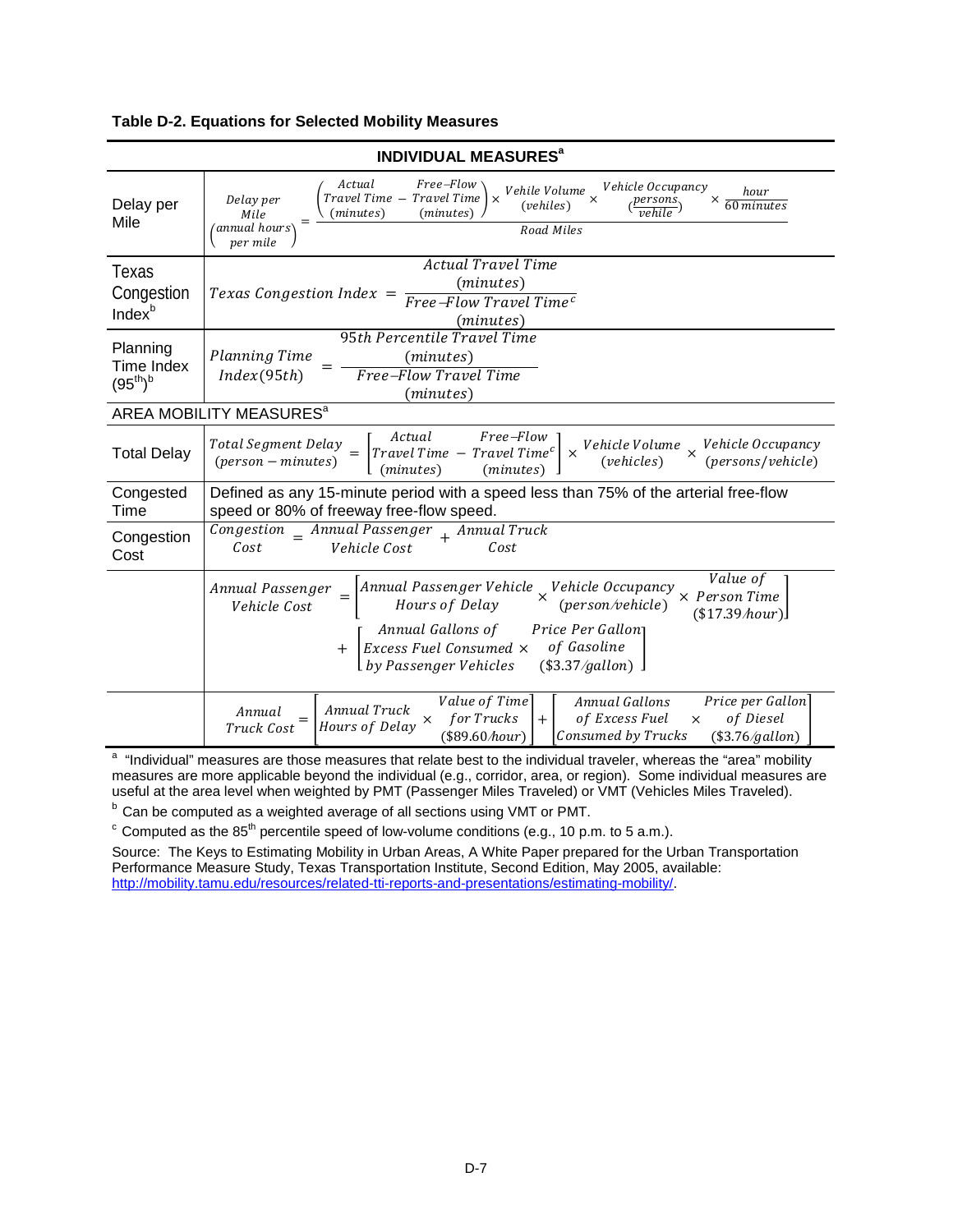- Commuter Stress Index Most of the road and public transportation network operates with much more volume or ridership (and more congestion) in one direction during each peak period. Averaging the conditions for both directions in both peaks (as with the Texas Congestion Index) provides an accurate measure of congestion, but does not always match the perception of the majority of commuters. The CSI measure uses the travel speed from the direction with the most congestion in each peak period to illustrate the conditions experienced by the commuters traveling in the predominant directions (for example, inbound from suburbs in the morning and outbound to the suburbs in the evening). The calculation is conducted with the TCI formula, but only for the peak directions.
- Time of Congestion Providing the time when congestion might be encountered is one method of explaining both the congestion problem and illustrating some of the solutions. The times of day when each road direction speed is below 75 percent of the street free-flow speed or 80 percent of the freeway free-flow speed is shown for each of the 100 most congested sections (for example, below 48 mph on a 60 mph freeway). The times are calculated based on 15-minute increments.
- Excess  $CO_2$  This portion of the methodology was developed using the EPA's Motor Vehicle Emission Simulator (MOVES) model which takes into account such things as vehicle emission rates, climate data, and vehicle speeds to generate  $CO<sub>2</sub>$  from mobile sources. The model is run for each 15minute period for both the measured speed and corresponding free-flow speed to calculate the amount of excess  $CO<sub>2</sub>$  produced during congestion.
- Excess fuel consumed based on the relationship between  $CO_2$  emissions and fuel usage, the amount of excess fuel consumed in congestion is calculated concurrently when the excess  $CO<sub>2</sub>$  is calculated by comparing rates at the measured speed and the free-flow speed for each segment.
- Total CO2 produced annual tons of excess  $CO<sub>2</sub>$  produced in congestion plus during free-flow driving conditions.

#### **Step 7. Calculate Congestion Performance Measures For Each Road Section**

Steps 1 through 6 were performed using the short road segments for analysis. The 100 most congested sections list was intended to identify longer sections of congested road, rather than short bottlenecks.

The short road segment values from four measures – **delay, congestion cost, excess fuel consumed, and**  $CO<sub>2</sub>$  **<b>produced** – can be added together to create a section value.

The remaining measures require an averaging process; a weighted average of traveler experience was used in these cases. Time periods or road segments with more volume should "count for more" than time periods/segments with less volume. The following steps were used:

- **Delay per mile** The delay from the section was divided by the length of the section
- **Time of congestion** The segments speeds were averaged to create a section speed for each 15-minute period. These speeds were used to calculate the time in congestion.
- **Texas Congestion Index, Planning Time Index** and **Commuter Stress Index** –The 12 time period values (four 15-minute values for each of the three peak hours) for travel time, speed and delay were summed and divided by the total volume to obtain a weighted average travel time, speed and delay for each peak period. A similar approach was used to calculate the combined morning and evening peak period index values.

## *Estimation of Time Period Traffic Volumes for 100 Most Congested Texas Road Sections*

#### **Mixed-Traffic Methods**

Typical time-of-day traffic distribution profiles are needed to estimate 15-minute traffic flows from average daily traffic volumes. Previous analytical efforts have developed typical traffic profiles at the 15 minute level (the roadway traffic and inventory databases are used for a variety of traffic and economic studies). (85, 86) These traffic distribution profiles were developed for the following different scenarios (resulting in 16 unique profiles):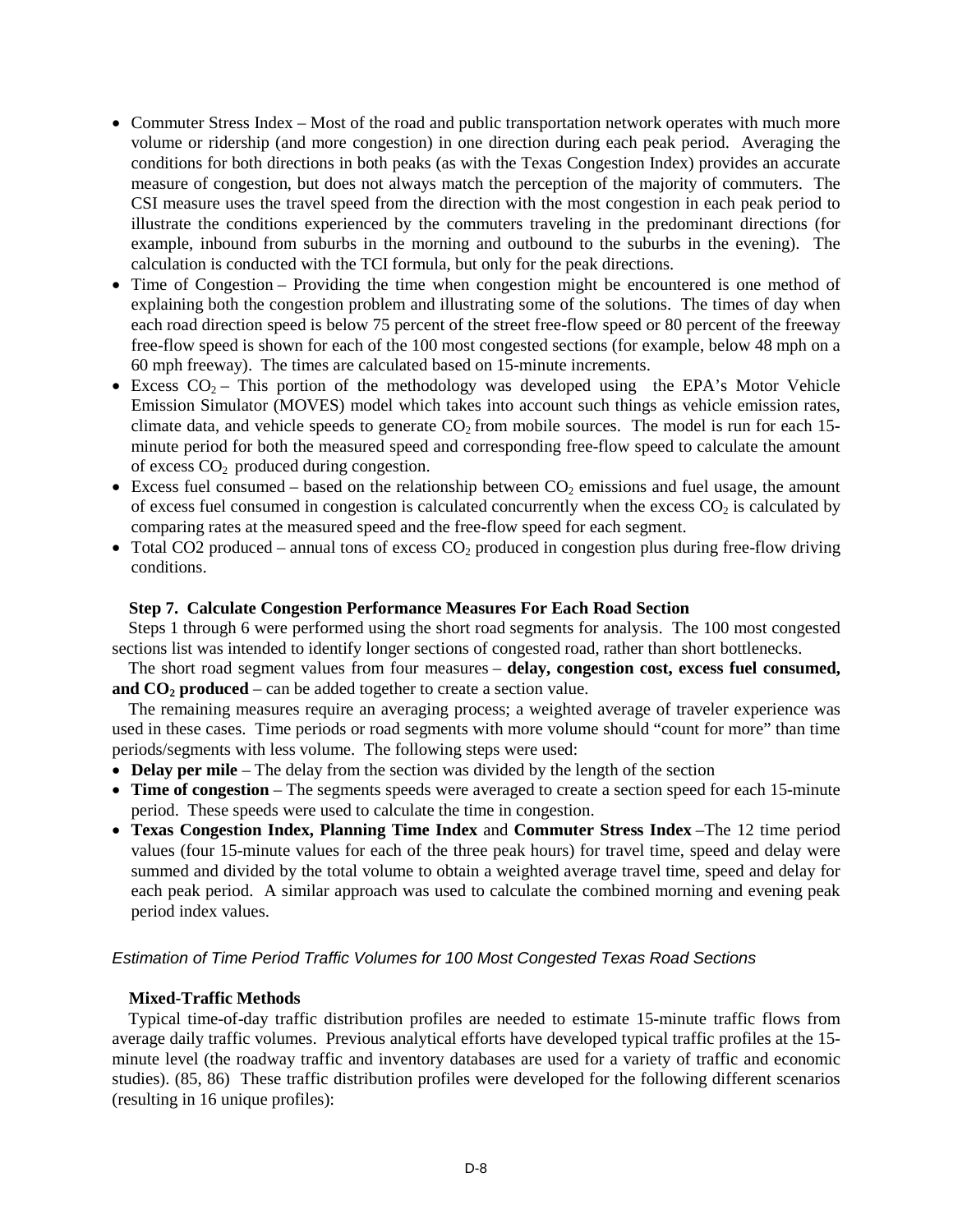- Functional class: freeway and non-freeway;
- Day type: weekday and weekend;
- Traffic congestion level: percentage reduction in speed from free-flow (varies for freeways and streets); and
- Directionality: peak traffic in the morning (AM), peak traffic in the evening (PM), approximately equal traffic in each peak.

Additional work by TTI has generated eight additional truck distribution profiles for the following different scenarios. (87)

- Functional class: freeway and non-freeway;
- Day type: weekday and weekend; and
- Directionality: peak traffic in the morning (AM), peak traffic in the evening (PM), approximately equal traffic in each peak.

The 16 mixed-traffic distribution profiles shown in Figures D.1 through D.5 are considered to be very comprehensive, as they were developed based upon 713 continuous traffic monitoring locations in urban areas of 37 states. TTI compared these reported traffic profiles with readily-available, recent empirical traffic data in Houston, San Antonio and Austin to confirm that these reported profiles remain valid for Texas.



*Figure D-1. Weekday Mixed-Traffic Distribution Profile for No to Low Congestion*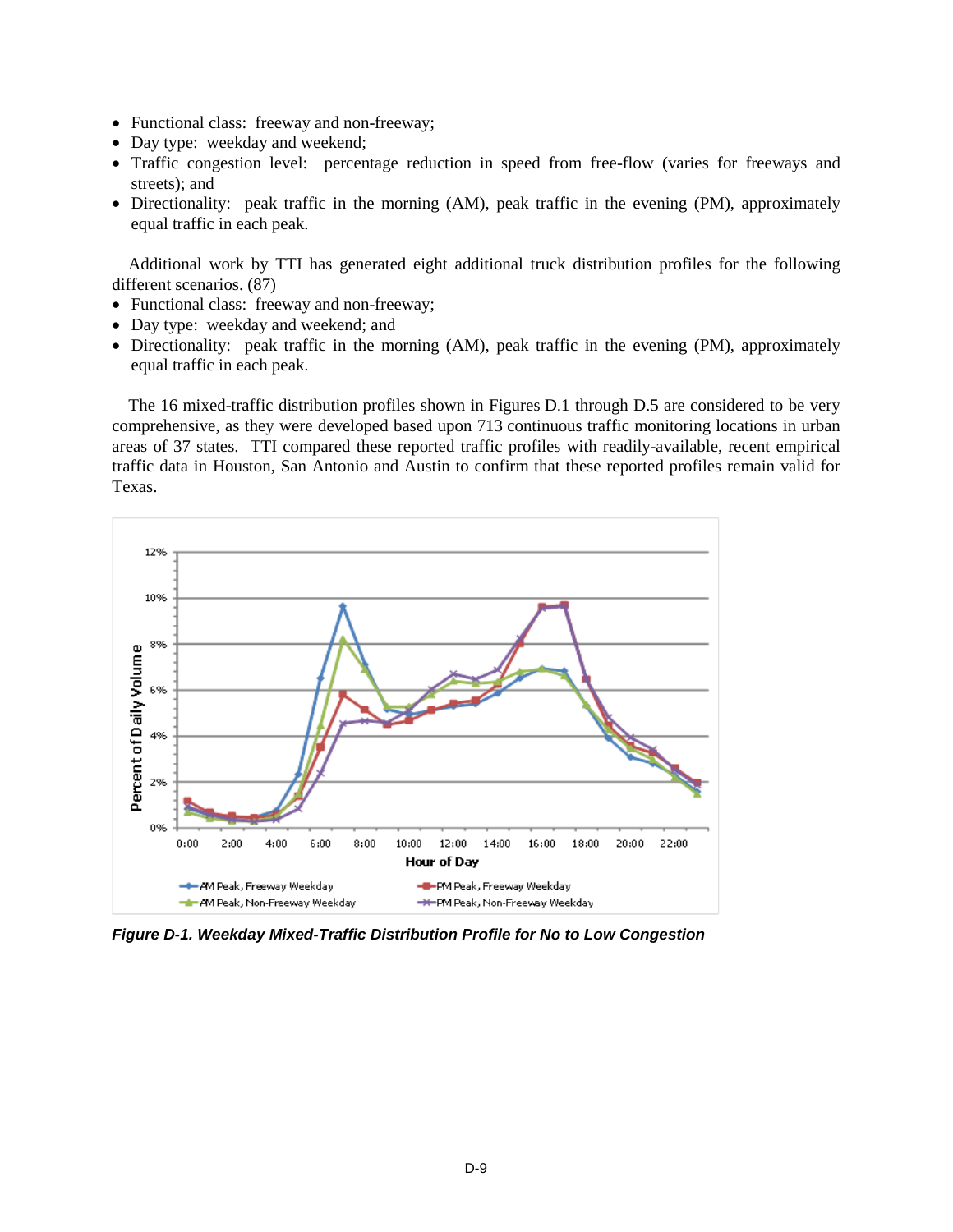

*Figure D-2. Weekday Mixed-Traffic Distribution Profile for Moderate Congestion*



*Figure D-3. Weekday Mixed-Traffic Distribution Profile for Severe Congestion*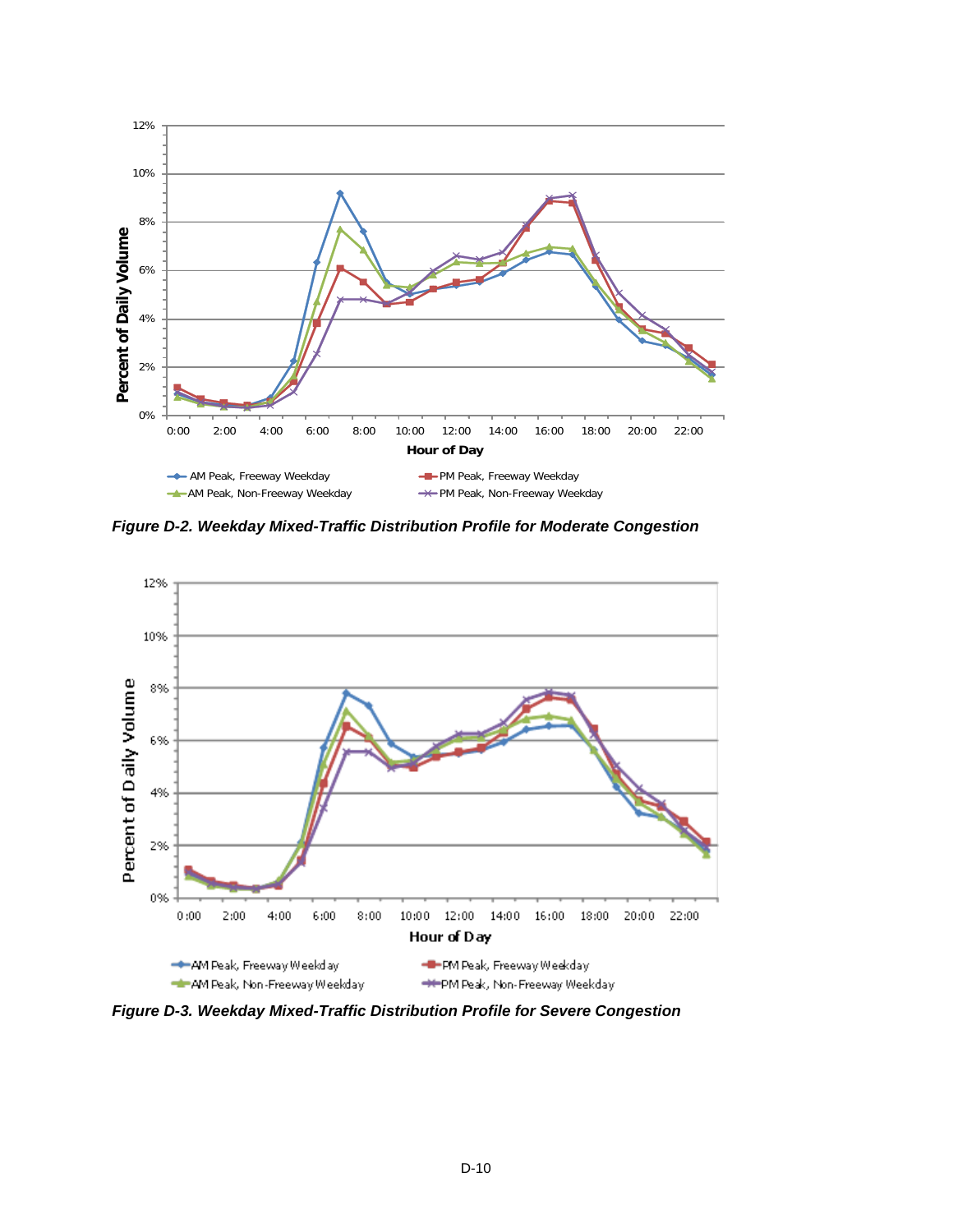

*Figure D-4. Weekend Mixed-Traffic Distribution Profile*



*Figure D-5. Weekday Mixed-Traffic Distribution Profile for Severe Congestion and Similar Speeds in Each Peak Period*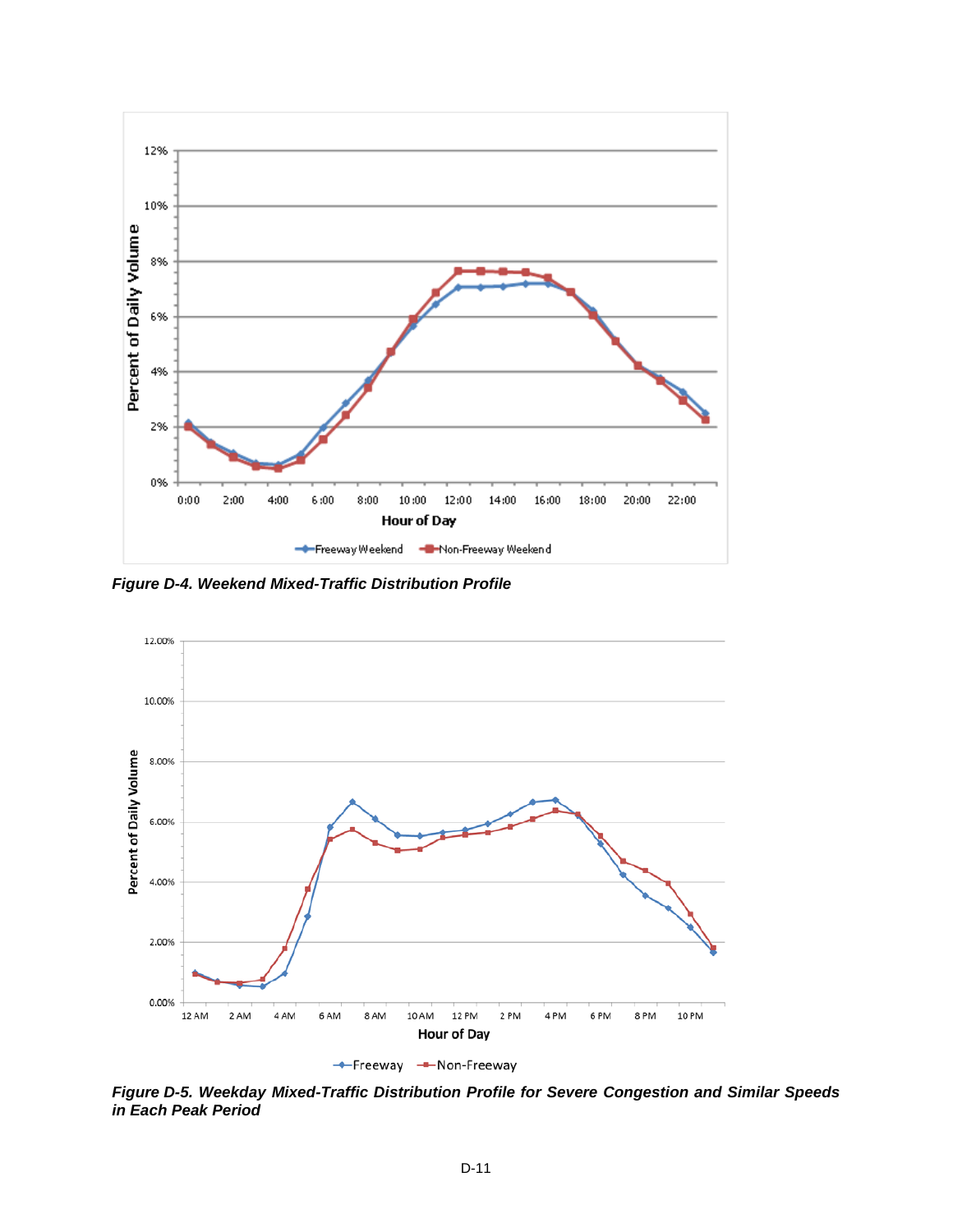The next step in the traffic flow assignment process is to determine which of the 16 mixed-traffic distribution profiles should be assigned to each speed-network route (the "geography" used by the private-sector data providers), such that the 15-minute traffic flows can be calculated from TxDOT's RHiNo data. The assignment should be as follows:

• Functional class: assign based on RHiNo functional road class.

- Freeway access-controlled highways.
- Non-freeway all other major roads and streets.
- Day type: assign volume profile based on each day.
	- Weekday (Monday through Friday).
	- Weekend (Saturday and Sunday).
- Traffic congestion level: assign based on the peak period speed reduction percentage calculated from the private-sector speed data. The peak-period speed reduction is calculated as follows:
	- 1) Calculate a simple average peak period speed (add up all the morning and evening peak period speeds and divide the total by the 24 15-minute periods in the six peak hours) for each TMC path using speed data from 6 a.m. to 9:0 a.m. (morning peak period) and 4 p.m. to 7 p.m. (evening peak period).
	- 2) Calculate a free-flow speed during the light traffic hours (e.g., 10:00 p.m. to 5:00 a.m.) to be used as the baseline for congestion calculations.
	- 3) Calculate the peak period speed reduction by dividing the average combined peak period speed by the free-flow speed.

| Speed         | Average Peak Period Speed                              |
|---------------|--------------------------------------------------------|
| $Reduction =$ | Free-flow Speed $(10 \text{ p.m. to } 5 \text{ a.m.})$ |

## Factor

For Freeways (roads with a free-flow (baseline) speed more than 55 mph):

- Speed reduction factor ranging from 90% to 100% (no to low congestion).
- Speed reduction factor ranging from 75% to 90% (moderate congestion).
- Speed reduction factor less than 75% (severe congestion).

For Non-Freeways (roads with a free-flow (baseline) speed less than 55 mph):

- Speed reduction factor ranging from 80% to 100% (no to low congestion).
- Speed reduction factor ranging from 65% to 80% (moderate congestion).
- Speed reduction factor less than 65% (severe congestion).
- Directionality: Assign this factor based on peak period speed differentials in the private-sector speed dataset. The peak-period speed differential is calculated as follows:
	- 1) Calculate the average morning peak period speed (6 a.m. to 9 a.m.) and the average evening peak period speed (4 p.m. to 7 p.m.).
	- 2) Assign the peak period volume curve based on the speed differential. The lowest speed determines the peak direction. Any section where the difference in the morning and evening peak period speeds is 6 mph or less will be assigned to the even volume distribution.

The final step is to apply the daily adjustment factor to the annual average volume. Table D-3 illustrates the factors for the four different daily periods.

|  |  |  |  | Table D-3. Day of Week Volume Conversion Factors |  |
|--|--|--|--|--------------------------------------------------|--|
|--|--|--|--|--------------------------------------------------|--|

| Day of Week | <b>Adjustment Factor</b> |
|-------------|--------------------------|
|-------------|--------------------------|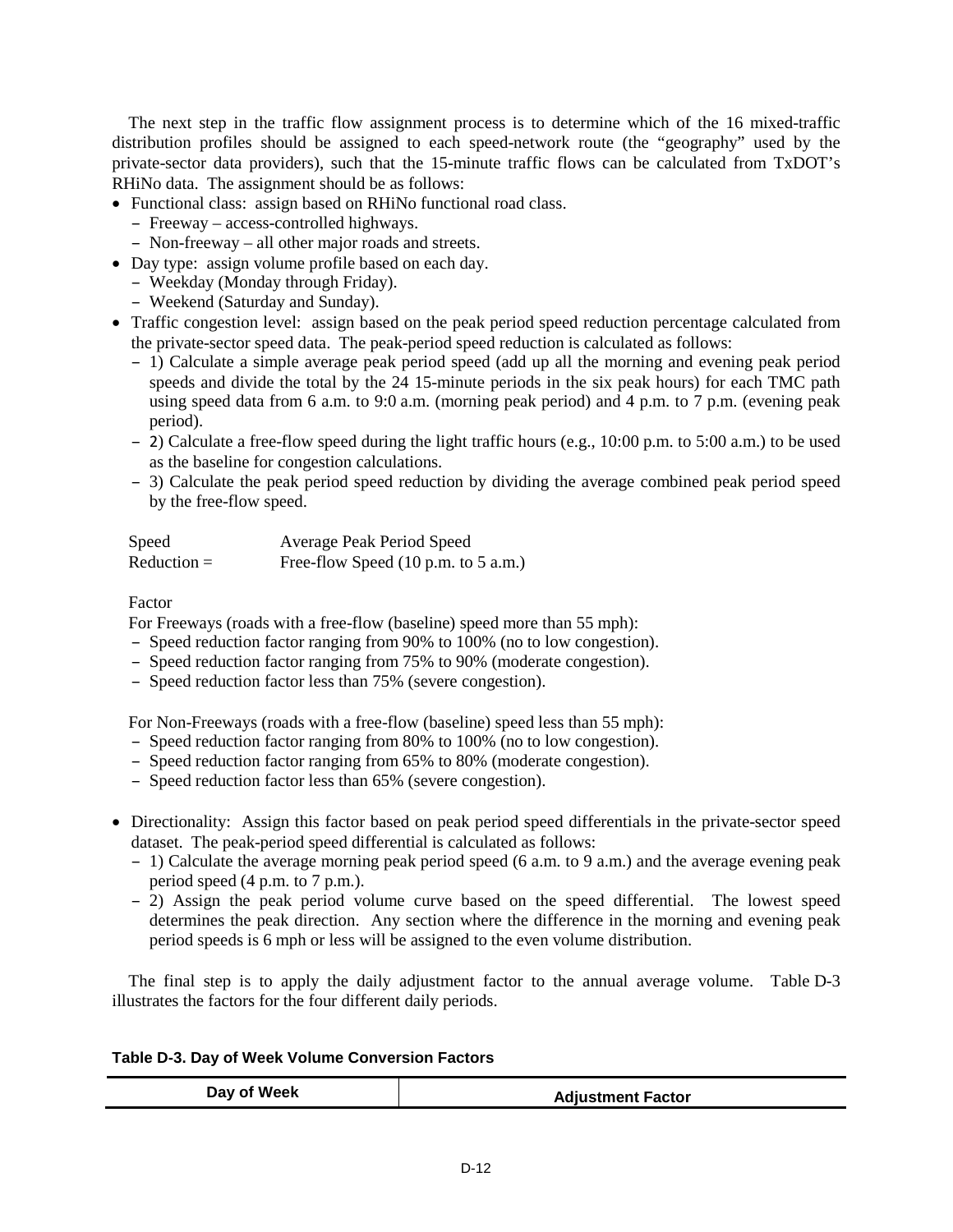|                    | (to Convert Average Annual Volume<br>into Day of Week Volume) |  |
|--------------------|---------------------------------------------------------------|--|
| Monday to Thursday | +5%                                                           |  |
| Friday             | $+10%$                                                        |  |
| Saturday           | $-10%$                                                        |  |
| Sunday             | $-20%$                                                        |  |

#### **Truck-Only Methods**

This process is repeated to create 15-minute truck volumes from daily truck volumes However, much of the necessary information, facility type, day type, and time of day peaking have already been determined in the mixed-vehicle volume process. The eight truck-only profiles used to create the 15 minute truck volumes are shown in Figures D.6 through D.8. There are no truck-only profiles by congestion level.



*Figure D-6. Weekday Freeway Truck-Traffic Distribution Profiles*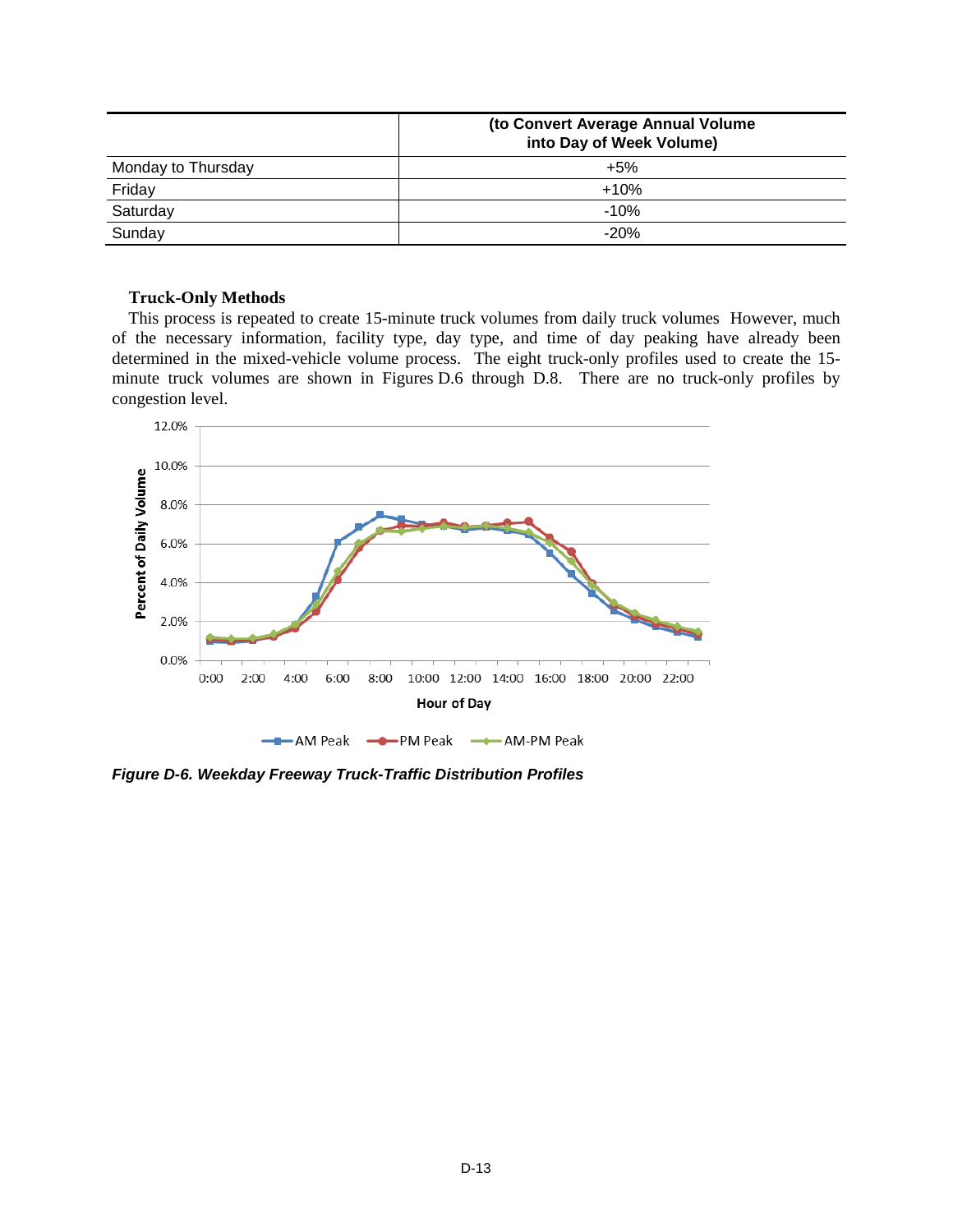

*Figure D-7. Weekday Non-Freeway Truck-Traffic Distribution Profiles*



*Figure D-8. Weekend Truck-Traffic Distribution Profiles*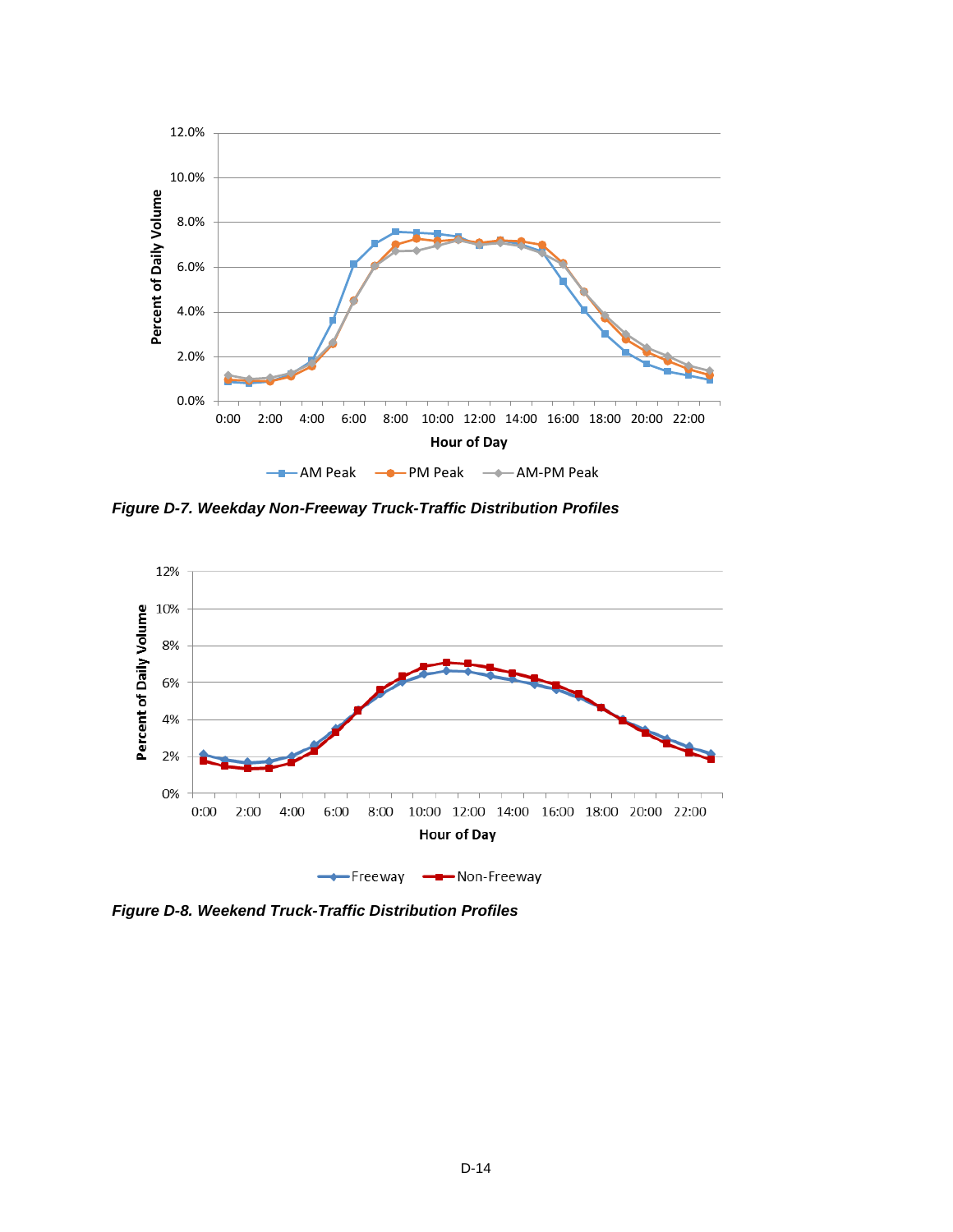## D.3 General Calculation Procedures for Truck Bottleneck Analysis

This section provides detailed calculation procedures for truck bottleneck analysis. These procedures are adapted from recent work sponsored by FHWA. (88)

#### **Performance Measure Calculation Procedures**

**NOTE: The methods described below can be applied to any highway type for which travel time and volume data are available for individual segments, such as vehicle probe data.**

The following procedures are specified for two conditions: 1) traffic volumes have been merged into the data; and 2) no traffic volumes are available. It is highly recommended that traffic volumes be used to compute total delay and to weight aggregations properly.

The procedure assumes that to compute longer route measures, segment measures must first be created. Note that the terminology used here is that a route contains several segments.

If travel times are available separately for passenger cars and trucks, then the procedures are used to produce measures for passenger cars, trucks, and all vehicles.

#### **Calculating Segment Measures**

Segments are the smallest geographic unit present in the data. They may be defined by the location of reidentification field equipment or by private vendors (e.g., TMCs).

#### *No Volume Data Available*

8. If travel times are not present in the data, compute them from segment speed and distance for each time period:

$$
TravelTime_{Segment} = \frac{Length_{Segment}}{Speed_{segment}} \times 60
$$

Where:  $TravelTime_{Segment}$  = the travel time for the segment, minutes;

Length<sub>Segment</sub> is in miles; and

*Speed<sub>Segment</sub>* is in miles per hour.

9. Compute reference travel time:

$$
RefTravel\ Time_{segment} = \frac{Length_{segment}}{RefSpeed_{segment}} \times 60
$$

Where: *RefTravelTime<sub>Segment</sub>* = the reference travel time for the segment, minutes; and

*RefSpeed<sub>Segment</sub>* = the reference speed, in miles per hour.

10. Compute unit delay for each time period:

 $UnitDelay_{segment} = RefTravelTime_{segment} - TravelTime_{segment}$ 

Where: *UnitDelay<sub>Segment</sub>* is delay per vehicle, minutes.

11. Create the travel-time distribution for the time period of interest (e.g., 6:00 a.m. to 9:00 a.m.). Each observation should represent an epoch contained in the time period. Identify the average,  $80<sup>th</sup>$ percentile, and 95<sup>th</sup> percentile (plus any other statistics that are useful for individual cases).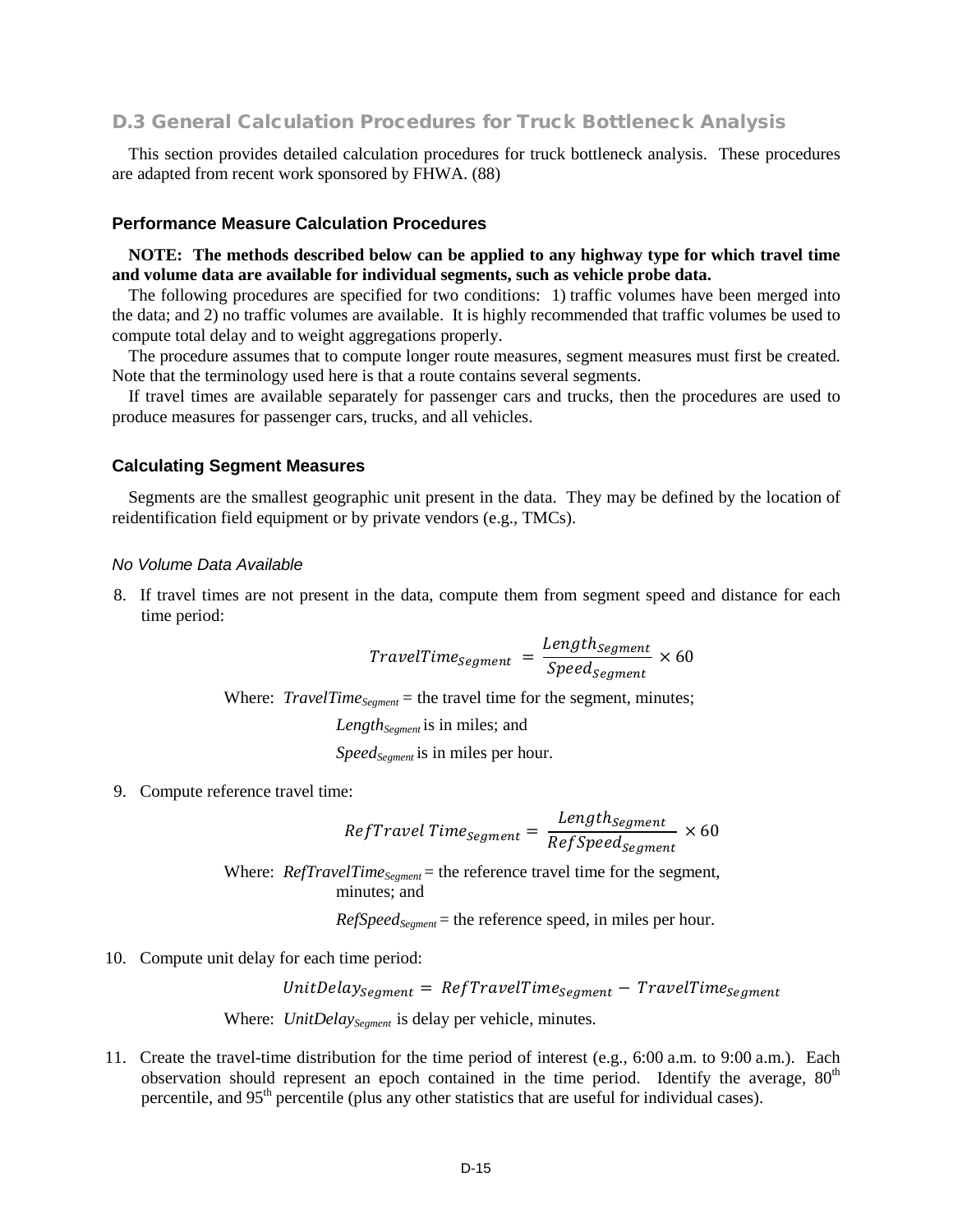12. Calculate recommended performance measures for the time period of interest:

$$
TTI_{segment} = \frac{MeanTravelTime_{segment}}{RefTravelTime_{segment}}
$$
\n
$$
PTI_{segment} = \frac{95th\,percentile\,True_{segment}}{RefTravelTime_{segment}}
$$
\n
$$
PTI80_{segment} = \frac{80th\,percentile\,True}{RefTravelTime_{segment}}
$$
\n
$$
UnitDelay_{segment} = \sum_{e} UnitDelay_{e}
$$

Where: Subscript *e* refers to an individual epoch.

#### *Volume Data Available*

- 13. Repeat steps 1 and 2 immediately above.
- 14. Compute VMT, Vehicle-Hours of Travel (VHT), and total delay (in vehicle-hours) for each epoch.

$$
VMT_{Segment} = Volume_{segment} \times Length_{segment}
$$

$$
VHT_{segment} = Volume_{segment} \times TravelTime_{segment} \times \frac{1}{60}
$$

 $TotalDelay_{Segment}$ 

$$
= VHT_{Segment}
$$
  
-  $(Volume_{segment} \times RefTravelTime_{segment} \times \frac{1}{60})$ 

- 15. Create travel time distribution for time period of interest, using VMT as the weight on each observation. That is, the travel times in an epoch are assumed to be the average of all vehicles traveling over that segment in an epoch. Identify the average,  $80<sup>th</sup>$  percentile, and  $95<sup>th</sup>$  percentile (plus any other statistics that are useful for individual cases).
- 16. Repeat step 5 immediately above using the weighted travel time distribution; the reference travel time is the same. Total delay is computed in the same manner as unit delay for the segment (i.e., the sum of the delay in the epochs in the time period of interest).

#### **Calculating Route Measures**

#### *No Volume Data Available*

- 17. Create a dataset for travel times over the route for each epoch by either: 1) using the vehicle trajectory method (discussed in Chapter 4); or 2) summing the segment travel times.
- 18. Compute the reference travel time for the route (*RefTravelTime<sub>Route</sub>*) as the sum of the segment reference travel times.
- 19. Compute unit delay for the route for each epoch as the sum of *UnitDelay* for all segments on the route for the time period of interest.
- 20. Create the travel time distribution for the time period of interest for the entire route using the data created in Step 1. Each observation should represent an epoch contained in the time period. Identify the average,  $80<sup>th</sup>$  percentile, and  $95<sup>th</sup>$  percentile (plus any other statistics that are useful for individual cases.)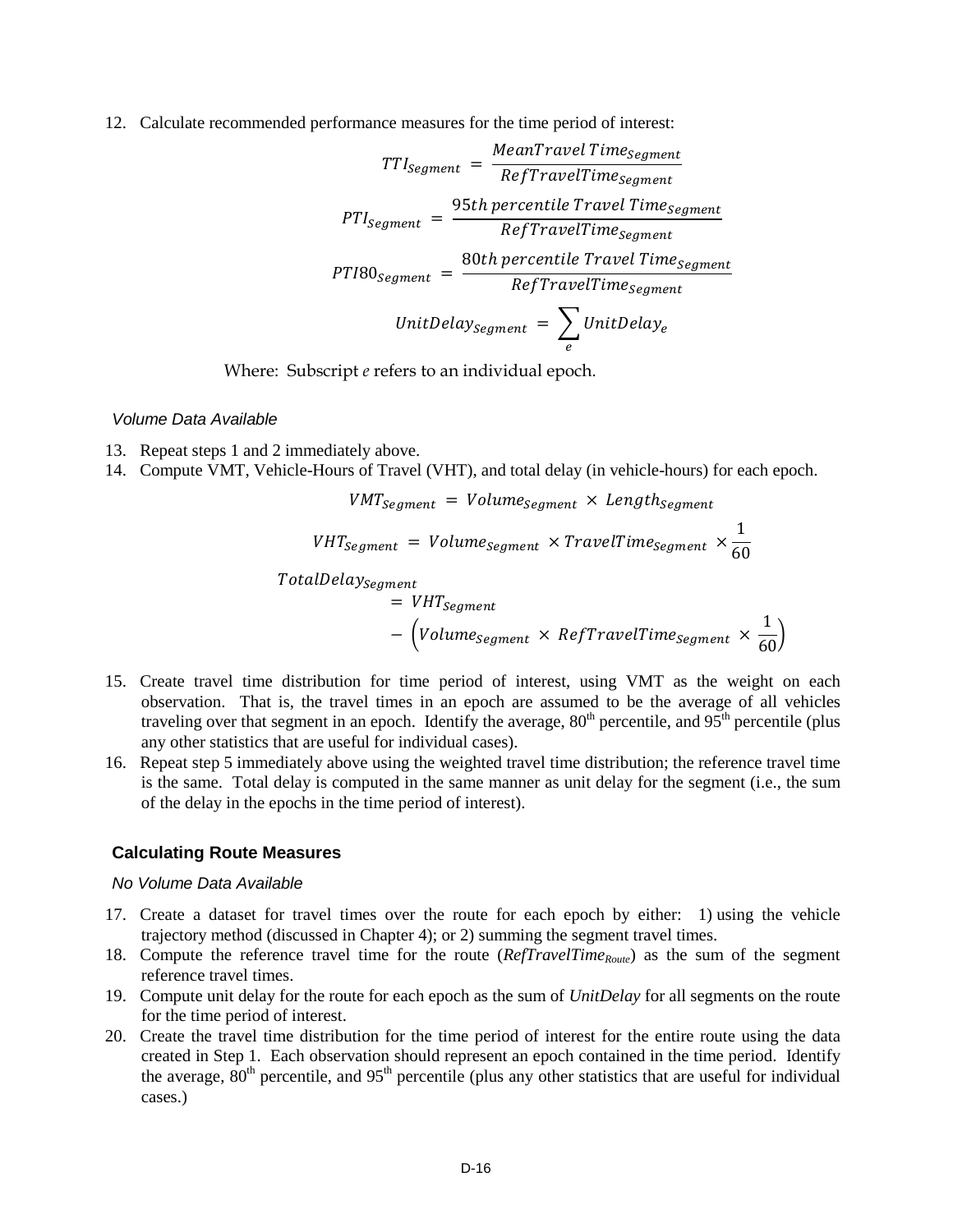21. Calculate recommended performance measures for the time period of interest:

$$
TTI_{(Route)} = \frac{AverageTravelTime_{Route}}{RefTravelTime_{Route}}
$$
\n
$$
PTI_{Route} = \frac{95th percentile TravelTime_{Route}}{RefTravelTime_{Route}}
$$
\n
$$
PTI80_{Route} = \frac{80th percentile TravelTime_{Route}}{RefTravelTime_{Route}}
$$
\n
$$
UnitDelay_{Route} = \sum_{e} UnitDelay_{e}
$$

#### *Volume Data Available*

- 22. Repeat Steps 1 and 2 immediately above.
- 23. Compute total delay for the route for each epoch as the sum of total delay for all segments on the route for the time period of interest.
- 24. Create the travel time distribution for the time period of interest for the route using the data created in Step 1. VMT should be used as the weight on each observation. That is, the travel times in an epoch are assumed to be the average of all vehicles traveling over that segment in an epoch. Identify the average,  $80<sup>th</sup>$  percentile, and  $95<sup>th</sup>$  percentile (plus any other statistics that are useful for individual cases).
- 25. Repeat step 5 immediately above using the weighted travel time distribution; the reference travel time is the same. Total delay is computed in the same manner as unit delay for the route (i.e., the sum of the delay in the epochs in the time period of interest).

## D.4 Calculation Procedures for Maryland State Highway Administration Freight Fluidity

The following provides background and calculation procedures developed by the Texas A&M Transportation Institute for the Maryland State Highway Administration for freight fluidity performance measures. The information below has been adapted to this appendix from a technical memorandum. (89) The discussion begins with background on what "freight fluidity" means for Maryland prior to the calculation procedures.

## **Background and Application**

#### *What is Freight Fluidity?*

The concept of a "fluidity indicator" has been popularized by Transport Canada to evaluate the performance of trade corridors and multimodal supply chains. (90, 91) For Transport Canada's applications, the fluidity indicator measures total transit time and travel time reliability of goods along defined supply chains. There is increasing interest by the Federal Highway Administration (FHWA) to adapt "freight fluidity" in the United States, though a specific documented definition and application of what "freight fluidity" means for the U.S. – and what it might look like – is elusive.

What is clear is that any concept of freight fluidity requires multimodal data across the entire freight network, including information on origins and destinations of freight movements by mode (i.e., supply chains). It includes an understanding of how "fluid" the supply chains are – in terms of mobility,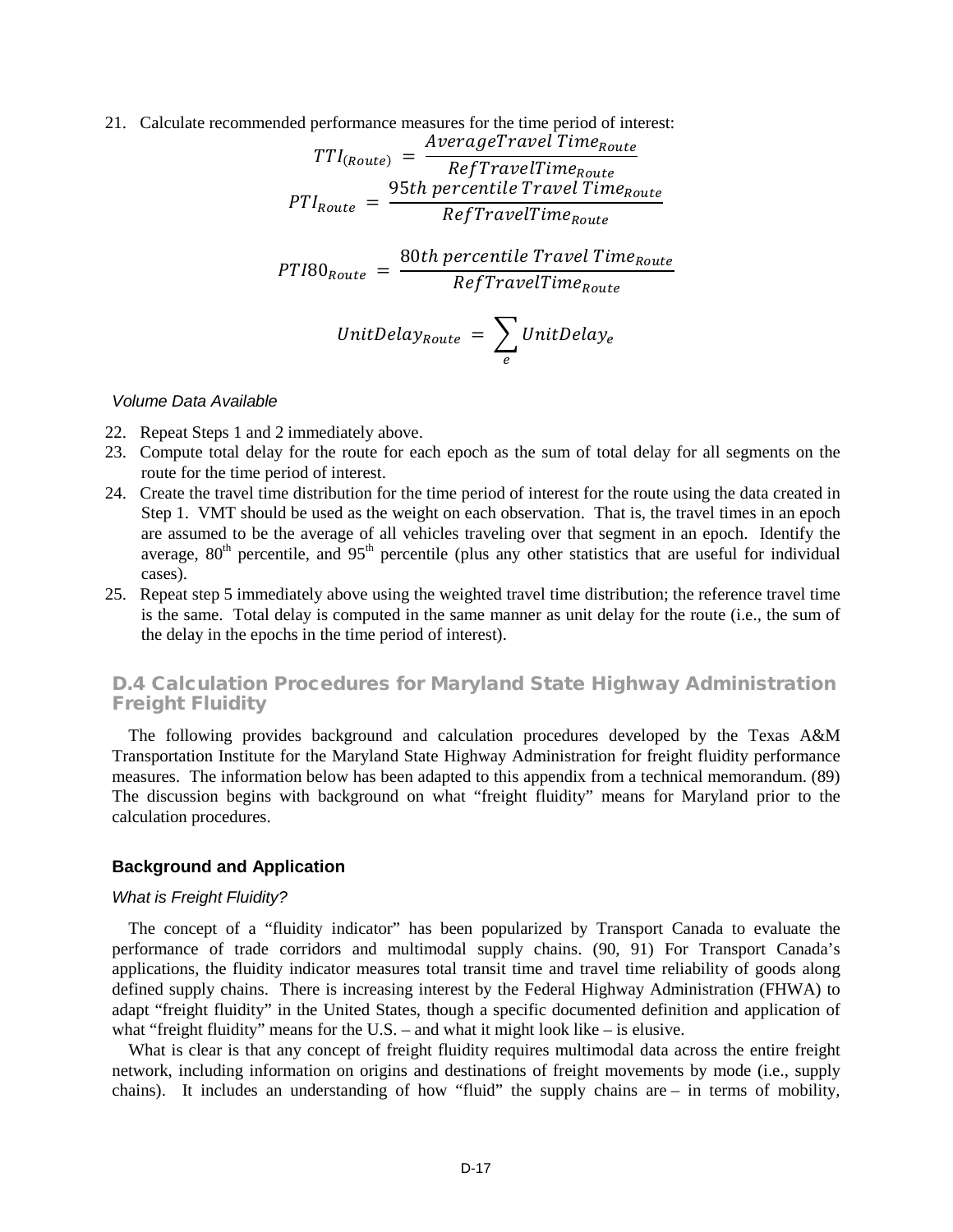reliability, and resiliency. There is also a need for information on the quantity of goods moved (e.g., volume, weight, value – and by commodity type) throughout the network to understand flows and to weight performance measures across the supply chain. The resiliency of the freight network is critical to shippers and carriers and is included as another element within freight fluidity performance. With this information as context and background, TTI proposes this definition of "freight fluidity."

*Freight fluidity is a broad term referring to the characteristics of a multimodal freight network in a geographic area of interest, where any number of specific modal data elements and performance measures are used to describe the network performance (including costs and resiliency) andquantity of freight moved (including commodity value) to inform decision-making.*

Just how "fluid" the freight network is can be captured by quantifying performance (including resiliency) and quantity of freight moved. These elements are described in Table D-4. The "geographic area" over which these elements are monitored could be a specific route (e.g., roadway, rail-line, drayage line), supply chain (combination of routes and transload "nodes"), urban area(s), statewide, regional, or global.

| <b>Components</b>     | <b>Description</b>                                                                                                               | Selected Suggested Measures/Considerations <sup>a</sup>                                                                                                                                                                                                                                                                                      |  |  |
|-----------------------|----------------------------------------------------------------------------------------------------------------------------------|----------------------------------------------------------------------------------------------------------------------------------------------------------------------------------------------------------------------------------------------------------------------------------------------------------------------------------------------|--|--|
|                       | How well are the<br>segments/nodes and<br>network operating?<br>Where are there bottlenecks<br>in the system?                    | Mobility (e.g., travel time, total delay, delay per mile,<br>٠<br>travel time index)<br>Reliability (e.g., planning time index)<br>Costs <sup>b</sup> (associated with delay, unreliability, wasted<br>fuel)                                                                                                                                 |  |  |
| Performance<br>("Ps") | How well does the system<br>(infrastructure, users,<br>agencies)<br>react to disruptions (i.e., how<br>resilient is the system)? | Resiliency <sup>c</sup> has 4 aspects:<br>$\bullet$<br>Robustness (ability to withstand disruption,<br>measured in time)<br>Rapidity (time to respond and recover)<br>Redundancy (alternate route [capacity]<br>availability/access within a certain travel time)<br>Resourcefulness (ability and time to mobilize<br>٠<br>needed resources) |  |  |
| Quantity ("Qs")       | How much freight is moved<br>(and where)?                                                                                        | Volume (e.g., # of trucks, railcars, twenty-foot<br>٠<br>equivalent units [TEUs])<br>Weight (e.g., pounds, tonnage)<br>٠<br>Commodity Value <sup>2</sup>                                                                                                                                                                                     |  |  |

**Table D-4. The Components of Freight Fluidity** *(Mind Your Freight Network "Ps and Qs")*

<sup>a</sup> These are selected measures and considerations. These measures are ideally obtained by mode and by commodity for complete freight network evaluation.

b Costs in the "performance" component and value in the "quantity" component capture the economic impact of freight fluidity.

 $\degree$  Resiliency is an element of the "performance" component because current system resiliency is captured in measures of mobility, reliability and associated costs. Note that the "4 Rs" (robustness, rapidity, redundancy, resourcefulness) of resiliency can typically be expressed in time, and hence, delay and associated cost measures. Resiliency is included in the freight fluidity framework here because it is critical for efficient goods movement during system disruptions. Evaluating and improving transportation system resiliency during disruptions serves to better understand and improve performance during challenging times of goods movement.

Prior to any exercise in computing performance measures, there is a need to understand the application for the measures. What will the measures be used for? What type of decisions will be made? This can help define any number of important parameters. In this regard, some assumptions are made on the use case prior to providing guidance on the appropriate calculation procedures.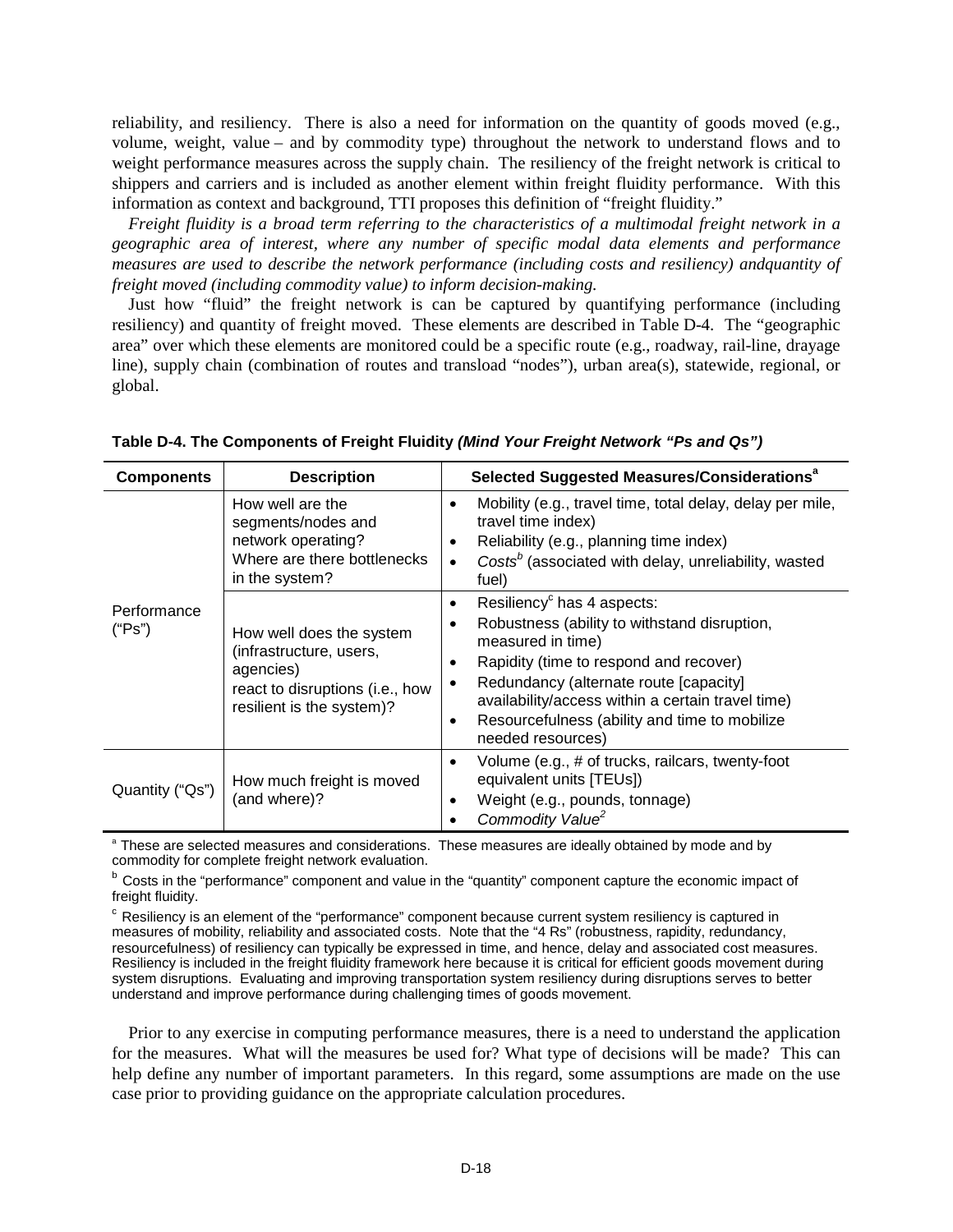There are a number of key words in the definition above for "Freight Fluidity" that identify primary parameters that must be considered before computing freight operating characteristics. Table D-5 provides a break-down of these key words, and the assumptions made for the development of the calculation procedures here. The highway mode is the focus for the calculation procedures developed and similar measures and methods could be adapted for other modes.

| <b>Freight Fluidity</b><br><b>Definition Phrase</b> | <b>Scoping Questions for Analyst to</b><br>Ask                                                                                                                                                                               | "Answers" to Posed Questions for<br><b>Calculation Procedures Here</b>                                                                                            |  |
|-----------------------------------------------------|------------------------------------------------------------------------------------------------------------------------------------------------------------------------------------------------------------------------------|-------------------------------------------------------------------------------------------------------------------------------------------------------------------|--|
| "multimodal"                                        | What freight modes are included?                                                                                                                                                                                             | Highway (I-95 and U.S. 40)                                                                                                                                        |  |
| "geographic area<br>of interest,"                   | What is the geographic scale?                                                                                                                                                                                                | From BWI airport and Port of Baltimore<br>to Aberdeen, MD and beyond to the<br>MD/DE State line                                                                   |  |
| "specific modal<br>data elements"                   | What are types of data elements going<br>into the analysis?                                                                                                                                                                  | Truck volumes, truck vehicle-miles of<br>travel (TMT), speeds (or travel times)                                                                                   |  |
| "network<br>performance"                            | What network performance measures<br>are needed?<br>How well are the segments/nodes and<br>network operating?<br>Where are the bottlenecks in the<br>system?                                                                 | Mobility, reliability, and cost measures                                                                                                                          |  |
| "quantity of<br>freight moved"                      | How much (volume, weight, value)<br>freight is moved (and where)?                                                                                                                                                            | Truck volume, vehicle-miles of travel<br>(TMT), truck-miles of travel (VMT)                                                                                       |  |
| "resiliency"                                        | How well does the system react to<br>disruptions?                                                                                                                                                                            | Not included in demonstration calculation<br>procedures                                                                                                           |  |
| "to inform<br>decision-making."                     | What decisions do you plan to make<br>with the freight fluidity network<br>characteristics?<br>What is appropriate study scale,<br>measures and study scope to ensure<br>you can impact these decisions with<br>the results? | Planning and programming for highway<br>freight network improvements (based on<br>performance and quantity of freight<br>moved)<br>Identify bottleneck locations. |  |

**Table D-5. Calculation Procedure Assumptions Based on Freight Fluidity Definition**

## **Data Sources**

The initial demonstration is focused on the highway mode. In time, it is the expectation that future data sources providing transit/dwell times and quantity (volume, weight, or value) will become available across modes so freight fluidity characteristics can be estimated on an international scale. For the highway mode demonstration, this section describes the primary travel time and volume data sources.

## **Travel Time Data Sources**

Travel time data are generally available from the following sources:

- 26. Manual travel time runs;
- 27. Roadway sensors or road tubes (spot-speeds used to estimate travel times);
- 28. Reidentification technologies (Bluetooth, toll-tags, pavement sensors, license-plate matching); and
- 29. Private-company data sources (GPS-based data).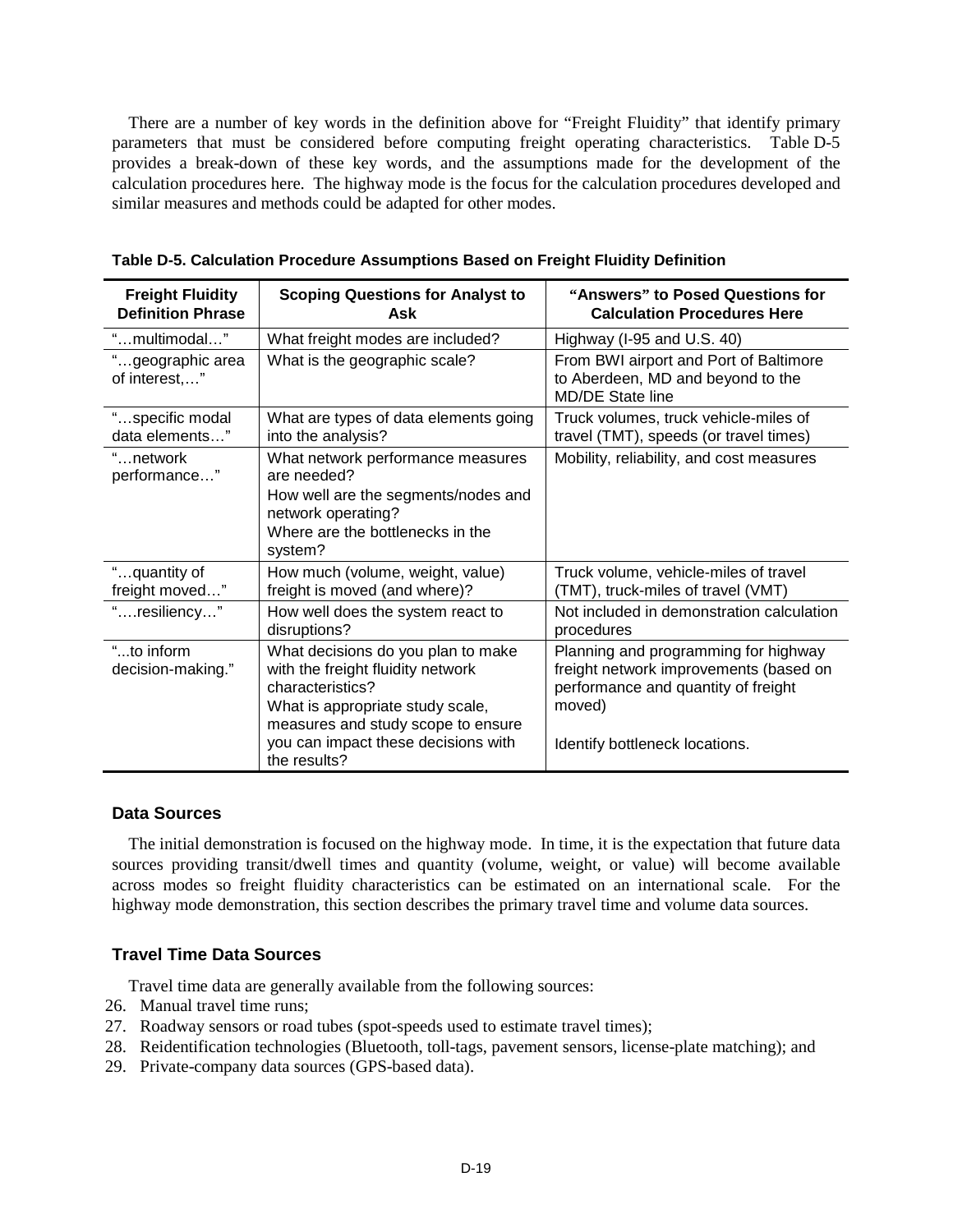As stated in Table D-4, the assumed application for these fluidity calculation procedures is for identifying bottleneck locations and planning and programming highway freight network improvements. Because of this, generally ubiquitous and consistently available speed (and volume) data sources are desirable for this planning-level analysis. Because Maryland is a member of the I-95 Corridor Coalition, INRIX day-to-day real-time speed data are available. The *Maryland State Highway Mobility Report* uses these data to produce performance statistics. These calculation procedures assume the use of data from a source providing data for every time period, every day (as opposed to an annual average value). INRIX real-time data provide such a source for speed (travel time) data. Another source that provides this dayto-day data is the Federal Highway Administration's National Performance Management Research Data Set (NPMRDS), which also has truck-specific travel time data.

#### *Travel Time Data Source Relationship to Calculation Procedures*

Table D-6 provides an overview of three types of calculation procedures as defined by the type of travel time data available. As one moves further down the table, the analysis moves from being "facilitybased" to a "trip-based" analysis. In the area of freight mobility analysis, there is a particular interest in not only how the facility is operating (i.e., what segments have bottlenecks), but also the actual point-topoint trips that specific trucks make (i.e., supply chains and routes) to identify the number and location of truck trips.

Option 1 in Table D-6 is based upon using data at the smallest segment level possible (e.g., often traffic message channel [TMC] for GPS-based data). The analysis provides information about that particular segment, but not for specific trips. On the far end of the spectrum is Option 3 where travel time can be directly measured by taking the difference in travel times for a unique vehicle, given its lat/long coordinates along the route of interest. The obtained travel time is a more accurate reflection of exactly what is experienced by the traveler on that roadway. As routes become long, sample sizes can become low as there are fewer trucks traversing the entire route for analysis. In the middle (Option 2), one can use a trajectory method to model vehicles in time and space along the roadway section using the facilitybased data (described in Option 1) to estimate the time it takes a vehicle to traverse the route. If data are aggregated to 15 minutes and a traveler takes longer than 15 minutes to traverse the corridor, the next time epoch of 15-minute data would be used for that roadway segment and so on, "tracing" the vehicle trajectory through the entire roadway section. This method is particularly useful on longer sections where sample sizes of trucks traversing the entire corridor are limited.

| <b>Procedure Type</b>                         | <b>Description of Travel Time Data</b>                                                                               | The higher the<br>option number, the                      |
|-----------------------------------------------|----------------------------------------------------------------------------------------------------------------------|-----------------------------------------------------------|
| Facility-based<br>(Option 1)                  | Segment-level travel time and speed<br>data used to estimate performance over<br>a roadway section.                  | closer we get to<br>what the traveler<br>(mover of goods) |
| "Derived" Trip-based<br>Trajectory (Option 2) | Employing "traces" in time and space<br>using the facility-based (segment) data<br>to estimate performance measures. | experiences, and<br>further away from<br>how the          |
| Trip-based<br>(Option 3)                      | Vehicle ID, lat/long and time stamp<br>along route allowing direct measurement<br>of travel time over route taken.   | infrastructure<br>performs.                               |

#### **Table D-6. Overview of Calculation Procedures Based on Type of Travel Time Data Available**

Because of the increasingly ubiquitous nature of GPS-based data, and because Maryland State Highway Administration and University of Maryland staff have access to INRIX data via the I-95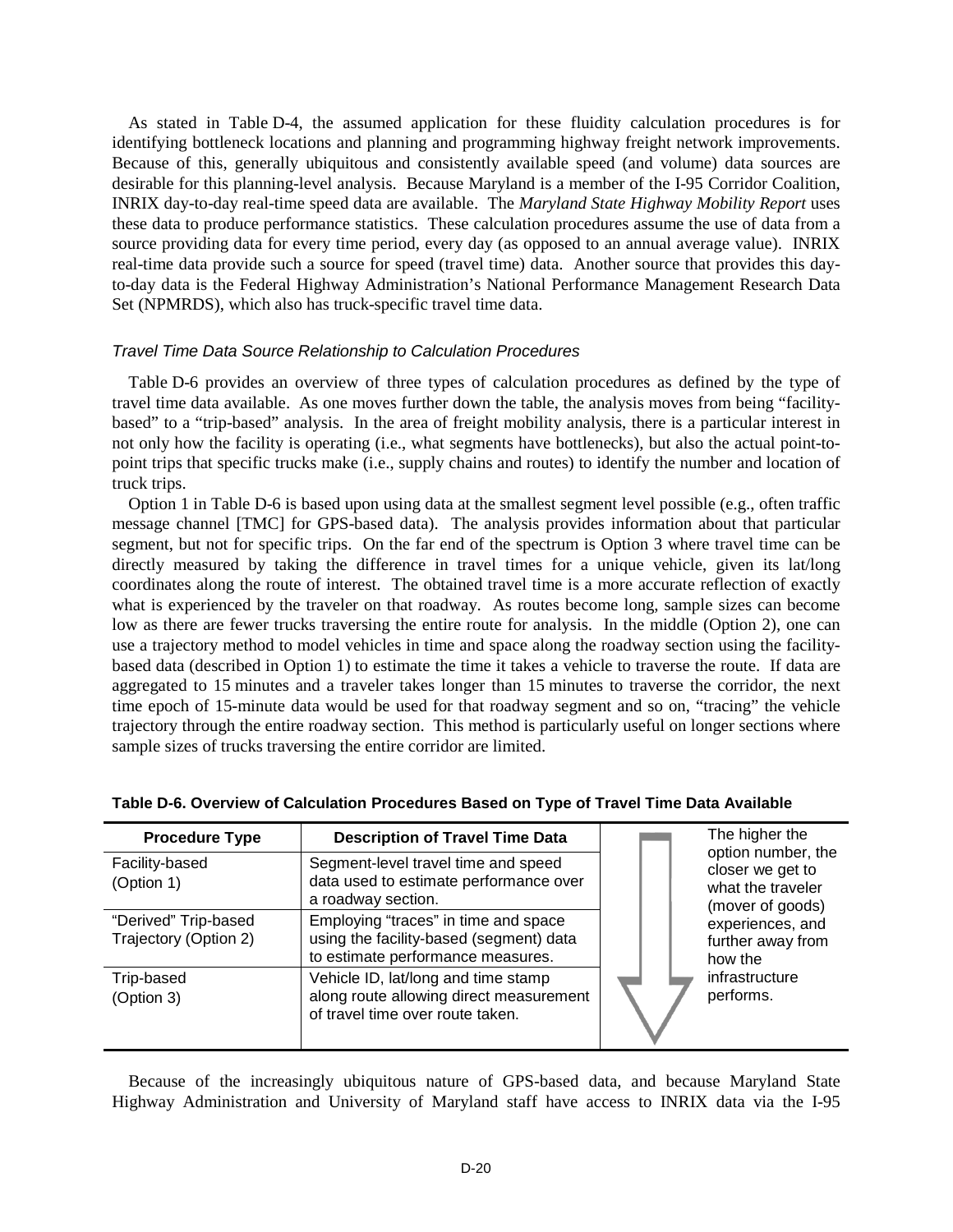Corridor Coalition, the proposed calculation procedures use the "derived" trip-based trajectory (Option 2 in Table D-6).

#### *Benefits of Trip-Based Data (Option 3)*

A short discussion of the benefits of trip-based data is justified because they will likely become increasingly available. The primary advantage is that these data allow for the "tracking" of anonymous trucks through the highway network. Consider that performance data over specific segments, such as those currently in the *Maryland State Highway Mobility Report*, help decision-makers understand the location of bottleneck locations. The trip-based data allows the analyst to develop trip tables between origin-destinations and better understand the "whys" behind the bottleneck locations.

For example, Figure D-9 shows a bottleneck location identified on a hypothetical State Route 1 (SR-3) between SR-1 and SR-2. Trip-based data would allow for more information about the truck trips going between points A, B, C, D, and E. On a regional scale (e.g., Baltimore), and broader scale (Maryland, United States) the trip-based information provides a deeper understanding of system use and supply chains over the network. If trips from many of the origin-destinations use this bottleneck section then it could be identified as a high priority for upgrade for economic viability.



*Figure D-9. Illustration of Simplified Roadway Network with an Identified Bottleneck*

#### **Volume Data Sources**

Volume data (or VMT, TMT) are the "low hanging fruit" to enumerate the quantity component of freight fluidity as described in Table D-4. Volume data are also used in combination with travel time information for delay estimation. Volume data are generally available from the following sources:

- 30. Manual volume counts;
- 31. Road tubes;
- 32. Roadway sensors (including weigh-in-motion, automatic traffic recorders, inductance loops or other technologies);
- 33. Statewide inventories and/or FHWA Highway Performance Monitoring System (HPMS); and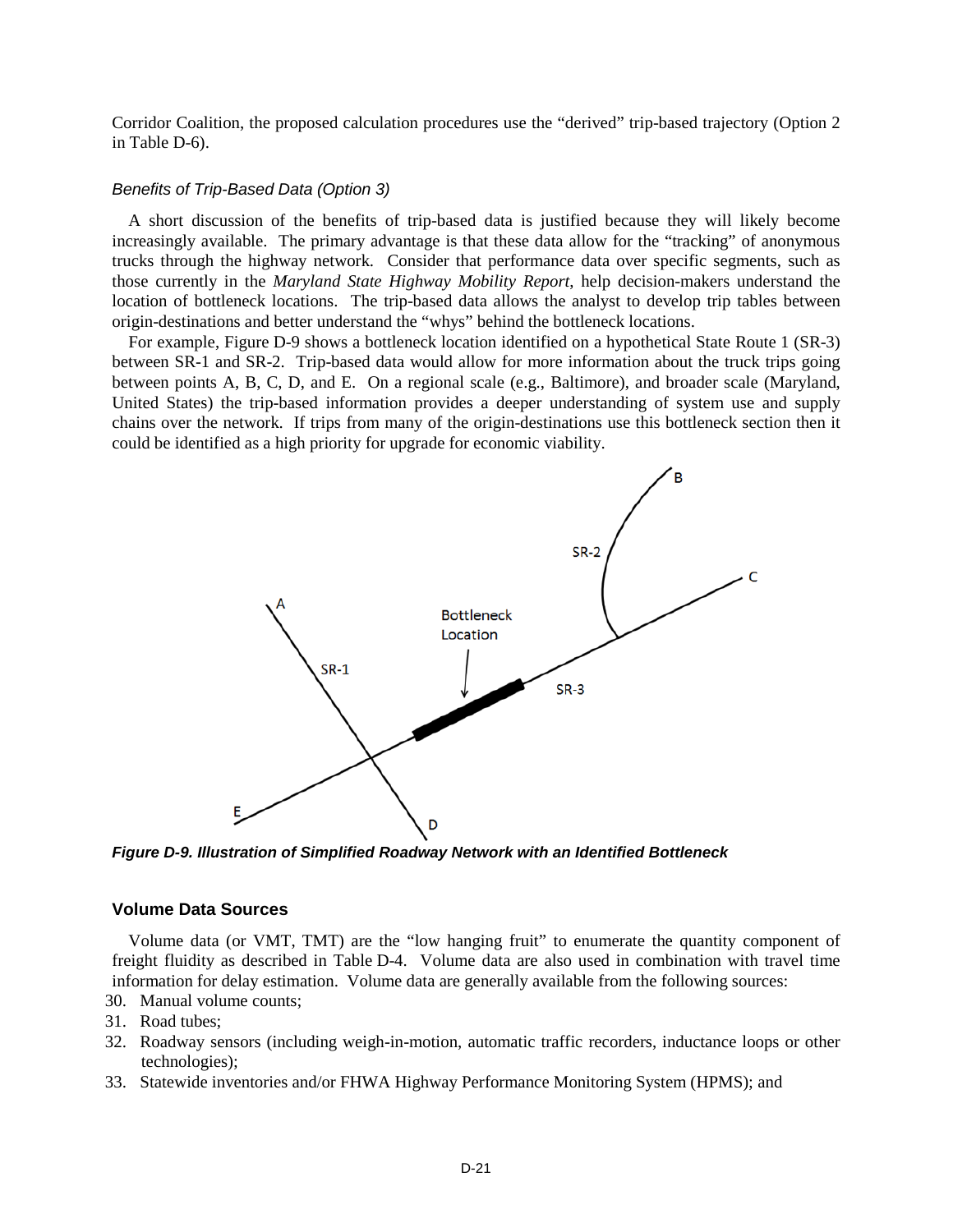34. Volume estimation techniques (based upon representative local data from similar conditions or even national average day-of-week profiles).

The ideal with volume data is that it be obtained over the same times and locations as the travel time data source. Because this is often not possible due to financial constraints, the analyst must identify the next best sources. This might be using volume counts from similar/adjacent roadways or counts from a different segment of the roadway of interest that may be assumed representative. In some cases, national average day-of-week profile information is used, which is done in the *Maryland State Highway Mobility Report* or TTI's *Urban Mobility Scorecard.* The application determines the appropriate scale of the volume techniques. Generally, for planning and programming applications, such as being discussed here, volume estimation techniques are appropriate and common practice.

Because it is already in use now in the *Maryland State Highway Mobility Report*, the calculation procedures that follow assume the use of time-of-day volume profiles for needed volume estimates. Of course, if (or as) more complete truck volume data at the temporal and geographic scale become available, these local sources can be incorporated into the methods.

#### **Roadway Network**

The geographic scope of the analysis is I-95 and U.S. 40 from the Baltimore (BWI) airport to the Maryland/Delaware state line. Researchers anticipate creating performance measures between the airport (BWI), Port of Baltimore, Aberdeen, MD area and the MD/DE state line. These areas were all chosen as section endpoints because of their relationship to freight movement. Traffic Analysis Zones (TAZ) from the Baltimore Metropolitan Council will be identified as origin-destination locations, thus allowing the fluidity results to inform MPO planning and programming efforts. Note that the word section is used throughout this document for longer "sections" of I-95, whereas "segment" is used for smaller segments of these longer sections (i.e., several segments make up a section).

## **Calculation Procedures**

#### *Key Assumptions and Clarifications*

The calculation procedures below use the assumptions described in the previous sections for a highway demonstration of freight fluidity. Some additional assumptions/clarifications are:

- Speed data from INRIX GPS-based sources by TMC;
- 1-min INRIX speed data are aggregated to 5-minute or 15-minute time periods by TMC (profiles) (for simplicity, the calculation procedures assume 15-minute time periods) [it is acknowledged that the level of aggregation of the travel time data may be due to volume limitations – i.e., if 5-minute volume can be generated, they can be used];
- Truck volume data from roadway inventory (annual average daily traffic AADT) or HPMS source;
- Time-of-day profile use to convert AADT values to 15-minute volumes throughout the day;
- Peak-periods are selected as 6 am to 10 am (morning peak) and 3 p.m. to 7 p.m. (afternoon peak);
- "Segment" is the term used for a TMC and "Section" is the term used for a longer route composed of several TMCs; and
- Analysis is for 1 year of data (assuming calendar 2013 data).

#### **Measures**

The calculation procedures below estimate the following freight fluidity characteristics for the highway demonstration of freight fluidity:

The Performance ("Ps") of freight fluidity that are computed in these procedures are as follows:

• Travel time (and speed);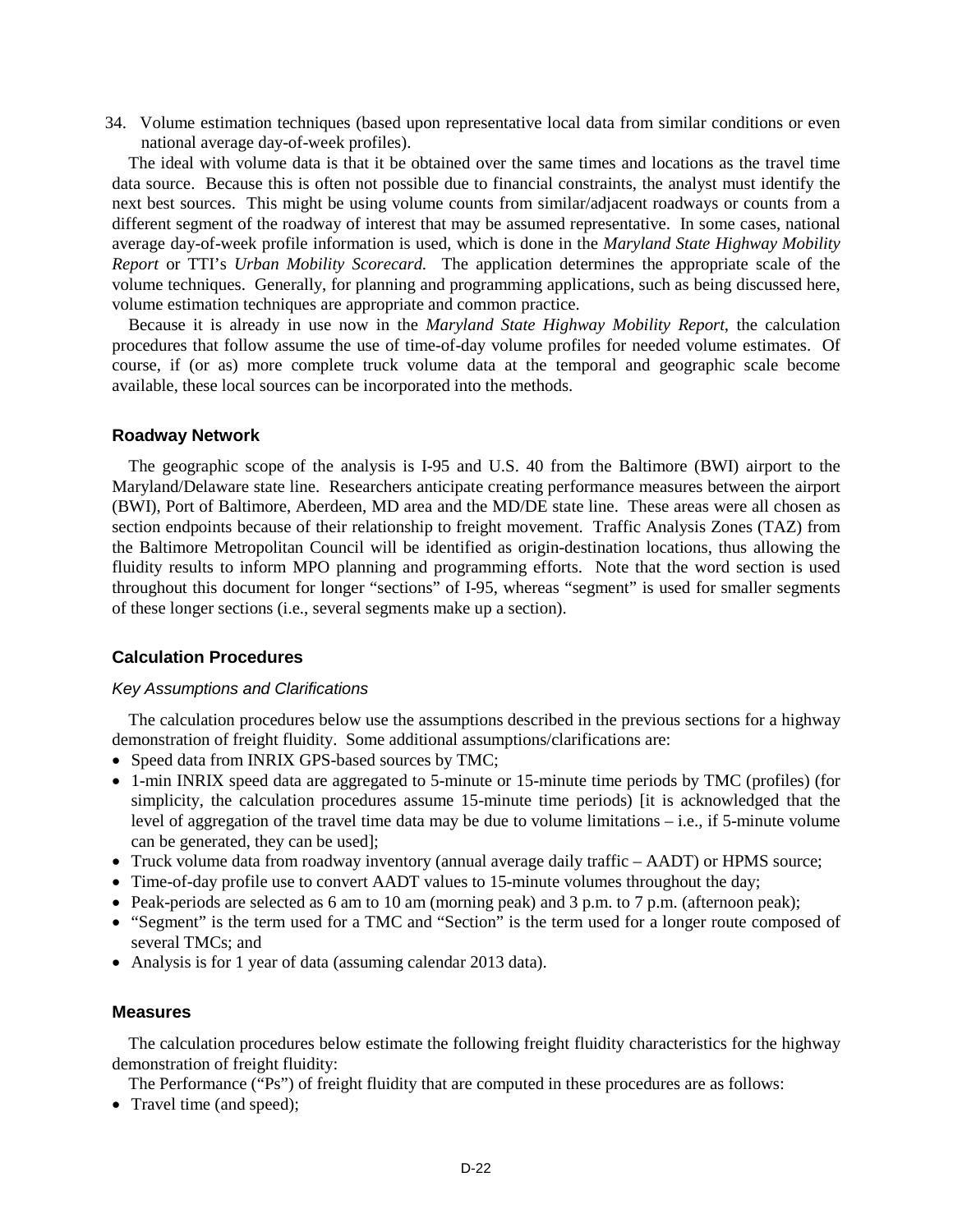- Planning time index;
- Travel time index;
- Delay (roadway segments, total section, per trip);
- Delay per mile (of section); and
- Cost of delay (roadway segment, total section, per truck trip).

The *Quantity ("Qs")* of freight fluidity that are computed in these procedures are as follows*:*

• Section vehicle-miles of travel (VMT) or truck-miles of travel (TMT).

The primary product of the freight fluidity demonstration is populated matrices such as the one shown in Table D-7. The anticipated origin-destinations for I-95 are shown in Table D-7. These matrices can be populated with the performance measures highlighted above.

| $1-95$ O-D               | <b>BWI Airport</b> | Port of Baltimore   Aberdeen, MD                                     | <b>MD/DE State Line</b> |
|--------------------------|--------------------|----------------------------------------------------------------------|-------------------------|
| <b>BWI Airport</b>       |                    |                                                                      |                         |
| <b>Port of Baltimore</b> |                    | Matrix contents are the "Ps and Qs" -                                |                         |
| Aberdeen, MD             |                    | travel times (speeds), truck and all vehicle volumes, PTI, TTI, etc. |                         |
| MD/DE State Line         |                    |                                                                      |                         |

## **Procedures**

The following are the high-level steps to compute travel time and associated measures along identified paths:

- 35. Compute directional travel times through section beginning at each 15-minute period (using trajectories) throughout the year;
- 36. Compute directional reference travel time from a yearly distribution of travel times computed in Step #1;
- 37. Compute section travel times of interest from the distribution of travel times computed in Step #1 (average,  $95<sup>th</sup>$  percentile,  $80<sup>th</sup>$  percentile);
- 38. Compute travel time index and planning time index by section with data from Step #3
- 39. Compute assorted delay measures by directional section;
- 40. Compute costs of delay;
- 41. Report "quantity" component of freight fluidity as VMT or TMT per section; and
- 42. Develop matrices of performance measures by origin-destination (section).

The steps are discussed in more detail in the following sections, including substeps as appropriate. *Step 1: Compute Directional Travel Times through Section Beginning at Each 15-minute Period (Using Trajectories) Throughout the Year*

Step 1a. Average speed data from 1-minute up to either 5-minute or 15-minute: Speeds from 1-minute data for a TMC are averaged to 15-minutes. The remainder of this analysis assumes 15-minute data, though the methods also work for 5-minutes.

Step 1b. For all the directional segments (TMCs) in the roadway section of interest, compute the travel time at the segment level for each 15-minute period as: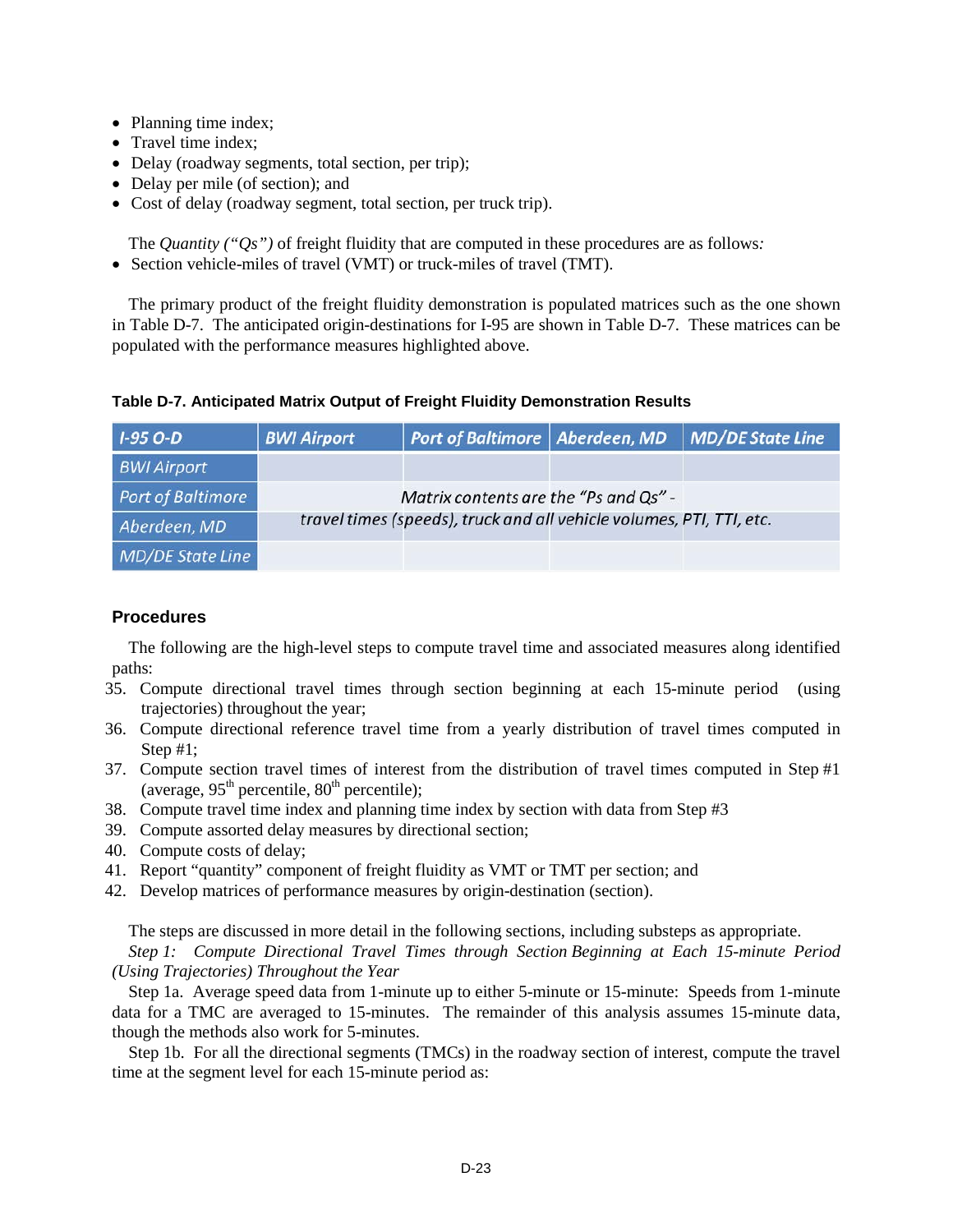$\small \textit{Travel Time}_{Semgent} = \frac{\textit{Length}_{Segment}}{\textit{Speed}_{segment}} \times 60$ 

Where: *Travel Time*<sub>segment</sub> = the travel time for the segment in 15-min period, in minutes

 $Length_{Segment} = segment (TMC)$  length, in miles

 $Speed_{segment}$  = segment speed for 15-min period of interest, in miles per hour

Step 1c. Repeat Step 1b for all segments in the section of interest.

Step 1d. Estimate a section travel time for each 15-minutes of the entire year: trajectories are necessary to build a travel time of a "modeled" vehicle starting at the beginning of the corridor every 15 minutes. The first trajectory is at 12:15 am on January  $1<sup>st</sup>$  for the first segment of the subject section. The average travel time from 12:00 midnight to 12:15 am is used for the trace in this trajectory. The travel time computed in step 1b for segment 1 is used. If the travel time for the segment is less than 15-minutes, the "modeled" vehicle enters the second segment before 12:15 am and the 12:00 to 12:15 am segment 2 travel time (computed in Step 1b is used). The analyst must keep track of the spatial (segment) and temporal (15-minute period) throughout the section. Because some of the sections are long (MD/DE state line to BWI Airport), it cannot be assumed that all vehicles will get through the section in 15-minutes. *Note: A sensitivity analysis should be conducted to see if vehicles will take longer than the aggregated time interval to pass through the section. If they will not, then tracking vehicles through the proper segment and time period is not necessary, and the same 15-minute period of data can be used throughout the section.*

At the conclusion of Step 1d, the analyst has a travel time through the section of interest for a presumed traveler beginning each section trip every 15-minutes, throughout the year.

*Step 2: Compute Directional Reference Travel Time from a Yearly Distribution of Travel Times Computed in Step #1*

There are 35,040 15-minute periods in a year (365 days x 24 hours x 4 [15-min periods per hour]). At the conclusion of Step 1, there are 35,040 traces through each section of interest (assuming no missing data). This provides an extensive travel time database for calculations.

A common practice is to use the  $15<sup>th</sup>$  percentile travel time for the reference travel time. In this step, the travel time trajectories (observations) are ordered from smallest (fastest) to largest (slowest) and the 15<sup>th</sup> percentile value is taken as the reference travel time. This reference travel time is used for the annual analysis. *It is worth noting that for a month-to-month (or quarter-to-quarter) analysis, a 12-month "running average" reference travel time should be considered. This approach ensures that the reference travel time is updated when there are possible geometric or operational changes on the roadway, while also ensuring the reference speed does not change drastically from month-to-month, causing possible "jumps" in performance measures.*

*Step 3. Compute Section Travel Times of Interest from the Distribution of Travel Times Computed in Step #1 (Average, 95th Percentile, 80th Percentile)*

Step 3a. Compute average weekday travel times (and speed) by directional section for the year:

The peak-periods are selected as 6 am to 10 am (morning peak) and 3 p.m. to 7 p.m. (afternoon peak). As an estimate of how the sections are operating collectively during these periods, the travel time results from both peaks are combined. Combining both peaks initially provides a planning perspective on overall operations during the peaks. *Note that for specialized studies, in some cases it might be informative to look at one peak or the other, particularly if known peaking is understood.*

If there are no missing data, there are roughly 250 weekdays of available data each year, which results in approximately 8,000 15-minute time periods (section traces) during the peak periods over the year (250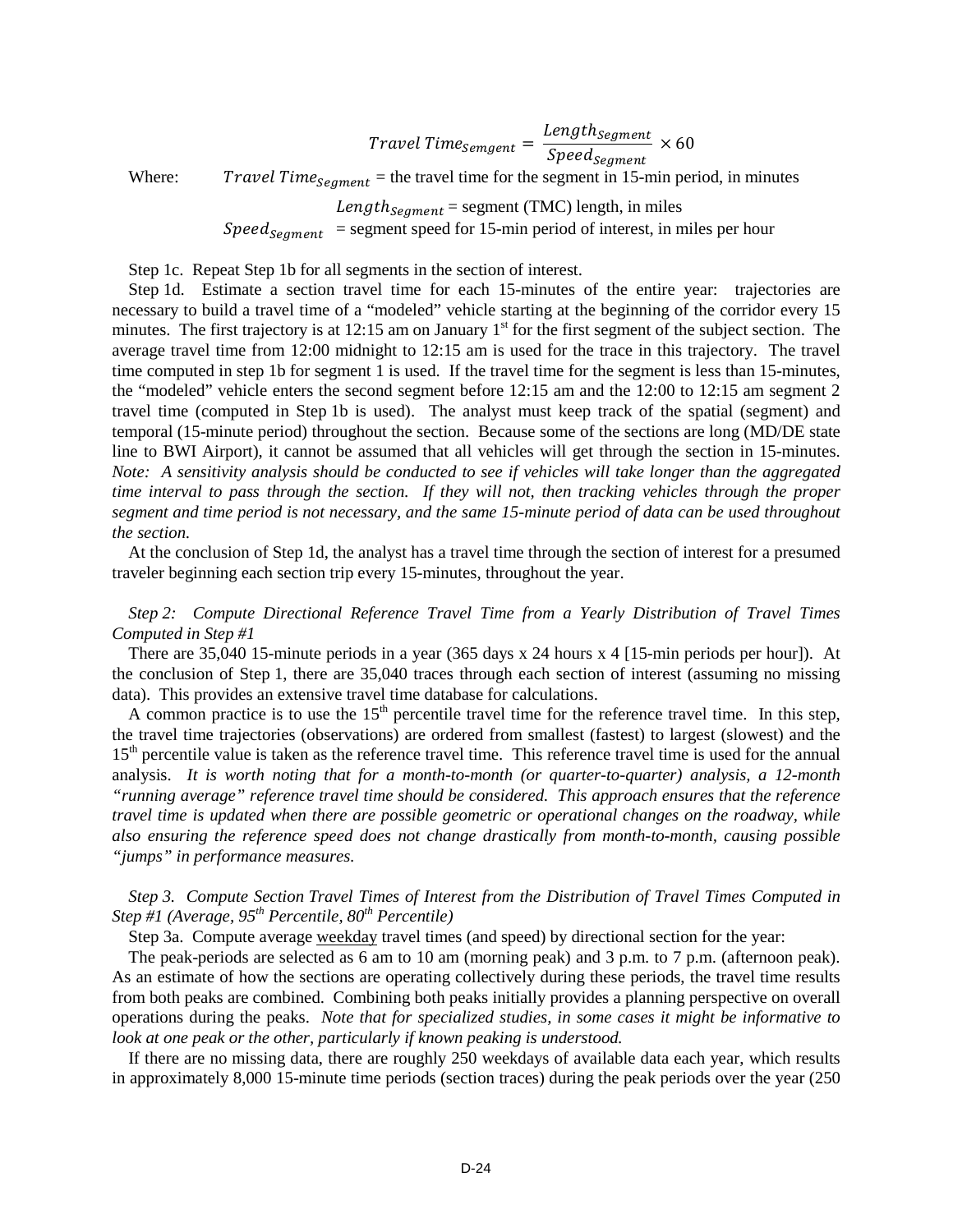weekdays x 8 hours of peak periods x 4 [15-min periods per hour]). The average of these 8,000 values is taken to obtain the average peak period section travel time for the year.

Because travel times are sometimes difficult for all audiences to readily relate to, it is encouraged that these average section travel times be converted to speeds using the equation that follows:

|        |                                                       | $Speed_{section} = \frac{Length_{Section}}{Travel\ Time_{section}} \times 60$                            |
|--------|-------------------------------------------------------|----------------------------------------------------------------------------------------------------------|
| Where: | Speed <sub>Section</sub><br>Length <sub>Section</sub> | $=$ segment speed for 15-min period of interest, in miles per hour<br>$=$ segment (TMC) length, in miles |
|        | TravelTime <sub>Section</sub>                         | $=$ segment travel time for 15-min period of interest, in minutes                                        |

Travel times and speeds can then be reported, and the speeds are often much easier to quickly understand and relate to.

Step 3b. Compute average weekend travel times (and speed) by directional section for the year:

Step 3b is the same as Step 3a except that the analysis is for the weekends. For this demonstration, the same peaks are selected for the weekends, which results in approximately 3,360 15-minute time periods (section trajectories) during the year (105 weekends x 8 hours of peak periods x 4 [15-min periods per hour]). The average of these 3,360 values is taken to obtain the average peak period section travel time for the analysis year. *Note that depending upon the analysis, different peak periods might be desired on the weekend for the truck analysis, but the peak periods are kept the same here for consistency and simplicity in this demonstration.* 

As in Step 3b, it is recommended that the travel times be converted to speeds using the equation above, and that both travel times and speed be reported.

Step 3c. Compute  $80<sup>th</sup>$  percentile section travel time and  $95<sup>th</sup>$  percentile section travel time for weekdays for the year:

The approximately 8,000 15-minute travel time trajectories (from Step 3a) are ordered from smallest (fastest) to largest (slowest). The  $80<sup>th</sup>$  percentile and  $95<sup>th</sup>$  percentile of these values are computed.

Step 3d. Compute  $80<sup>th</sup>$  percentile section travel time and  $95<sup>th</sup>$  percentile section travel time for weekends for the year:

The approximately 3,560 15-minute time traces (from Step 3b) are ordered from smallest (fastest) to largest (slowest). The  $80<sup>th</sup>$  percentile and  $95<sup>th</sup>$  percentile of these values are computed.

*Note that Step 3 uses data for the entire year in these demonstration calculation procedures. If speed data are complete throughout the year, monthly updates/analyses could be performed. The substeps of Step 3 are the same only a month's worth of data are used instead of the year of data. The measures in subsequent steps can then be computed as monthly updates to investigate trends over time.*

*Step 4. Compute Directional Section Travel Time Index and Planning Time Index Using Step #3 Data*

The travel time index is computed using the results of Steps 2 and 3 and the following equation (weekdays are most meaningful, but weekends could also be computed).

 $TTI_{Segment}$  =  $\frac{Average \: Travel \: Time \: section}{Reference \: Travel \: Time \: section}$ 

Where:  $PTI_{Section}$  = Planning time index for the section

95th Percentile Travel Time<sub>Section</sub> =  $95<sup>th</sup>$  percentile travel time for section (from Step 3c or Step 3d)

Reference TravelTime  $s_{ection}$  = Reference travel time for section (from Step 2)

$$
PTI80_{section} = \frac{80th\,Percentile\,Travel\,Time_{section}}{Reference\,Travel\,Time_{section}}
$$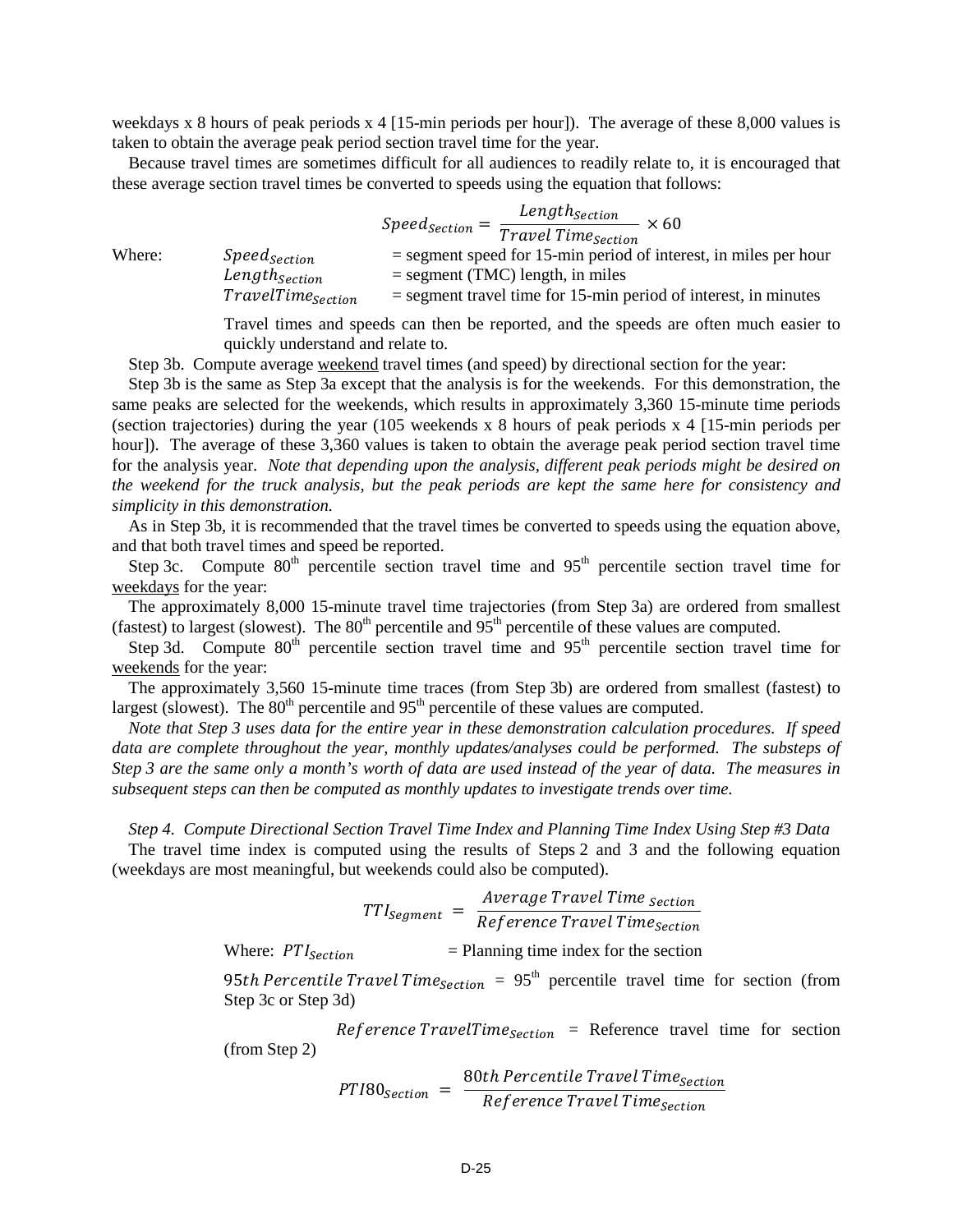Where:  $PTI80_{Section}$  = Planning time index for the section

80th Percentile Travel Time<sub>Section</sub> =  $80^{\text{th}}$  percentile travel time for section (from Step 3c or Step 3d)

 $Reference TravelTime<sub>section</sub> = Reference travel time for section (from Step 2)$ 

#### *Step 5. Compute Assorted Delay Measures by Directional Section*

Delay measures can only be computed when there is an estimate of volume to go along with the travel time (speed) information. As mentioned previously, volume from actual counts along the sections of interest are ideal. In the absence of actual volume (truck) counts, estimates can be made. Estimation techniques used by TTI in the *Urban Mobility Scorecard* and subsequently in the *Maryland State Highway Mobility Report* use inputs of functional class, peak speeds, peak-speed differential (a.m. peak compared to p.m. peak), and weekday/weekend for profiles to translate AADT values to 15-minute timeof-day volumes to match with the speed data. More information on these methods can be found in either of these reports. (92, 93) *Note that the Texas A&M Transportation Institute recently developed "truckspecific" profiles for weekend/weekday and functional classification.* 

Step 5a. Compute vehicle-miles of travel (VMT) for each segment for a directional section:

VMT for each segment for each 15-minute time period is computed as:

## $VMT_{Segment}$  =  $Volume_{segment}$  ×  $Length_{segment}$

It should be noted that Step 7 will use these VMT values summed for the section. It is recommended that VMT and TMT (truck-miles of travel, if available) be computed for each section for use in Step 7. Note that these are directional computations; therefore, volume is directional. For example, if AADT is being used from HPMS or an available roadway inventory, the analyst requires information about directional traffic split. The assumption of a directional split of 50/50 may be appropriate, and the analyst can divide the AADT by 2. Directional split local knowledge should be used, if available.

Step 5b. Compute VHT for each segment of a directional section:

Vehicle-hours of travel (VHT) on each segment for each 15-minute time period is computed as:

$$
VHT_{segment} = Volume_{segment} \times TravelTime_{segment} \times \frac{1}{60}
$$
  

$$
VHT_{Uncongested} = Volume_{segment} \times Reference TravelTime_{segment} \times \frac{1}{60}
$$

Step 5c. Compute total delay for each segment of a section: Total delay on the segment for each 15-minute time period is computed in vehicle-hours as:

## Total Delay<sub>Segment</sub> =  $VHT_{Segment} - VHT_{Uncongested}$

*It is recommended that segment delay be computed as total delay (all vehicles) and also as truck delay (truck volume only).* Note that the truck delay is typically reported in vehicle-hours because the cost values used later are for a truck-hour and total delay is typically reported as person-hours. For person hours, it is recommended that an occupancy value of 1.25 be used (unless there is a better estimate from local knowledge). The 1.25 value is used in TTI's *Urban Mobility Report* as a national average.

Total delay is computed for all segments in a section using the equations above.

Step 5d. Compute total section delay:

Sum the total delay for each segment computed in Step 5c. Note that this is for 24 hours of all days of the year – a sum of 365 days. The result is the directional total section delay.

Step 5e. Compute total section delay per mile:

Divide the total directional section delay from Step 5d by the length of the section to obtain the total directional section delay per mile. This measure is useful when comparing the directional section delays over sections of different length.

Step 5f. Compute delay per vehicle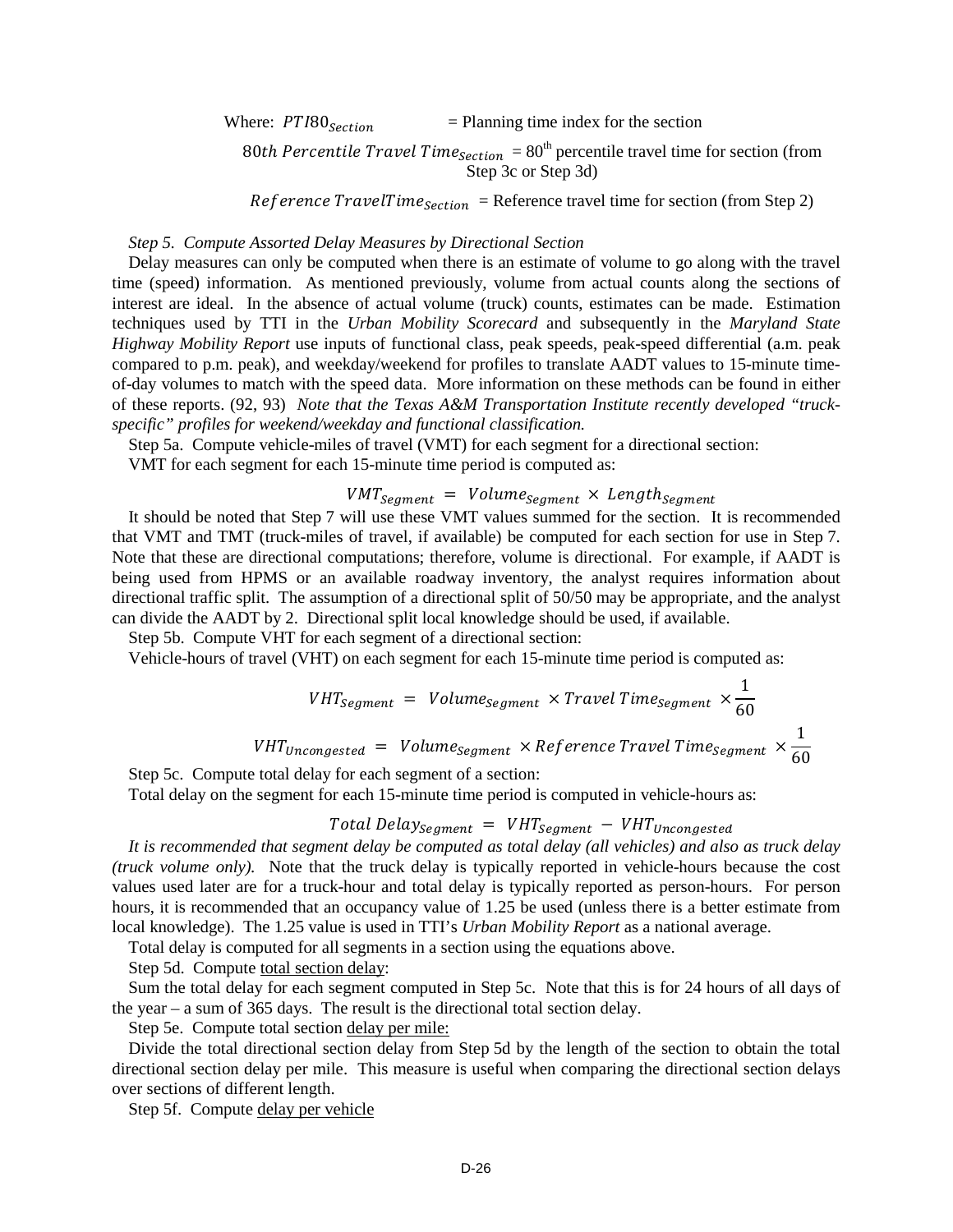This is the difference between the average section travel time computed from Step 3 (in the peaks) and the reference travel time from Step 2. This value is reported in minutes. *While this method provides the delay per vehicle for the peaks (as computed in Step 3), certainly other times of day could also be computed.*